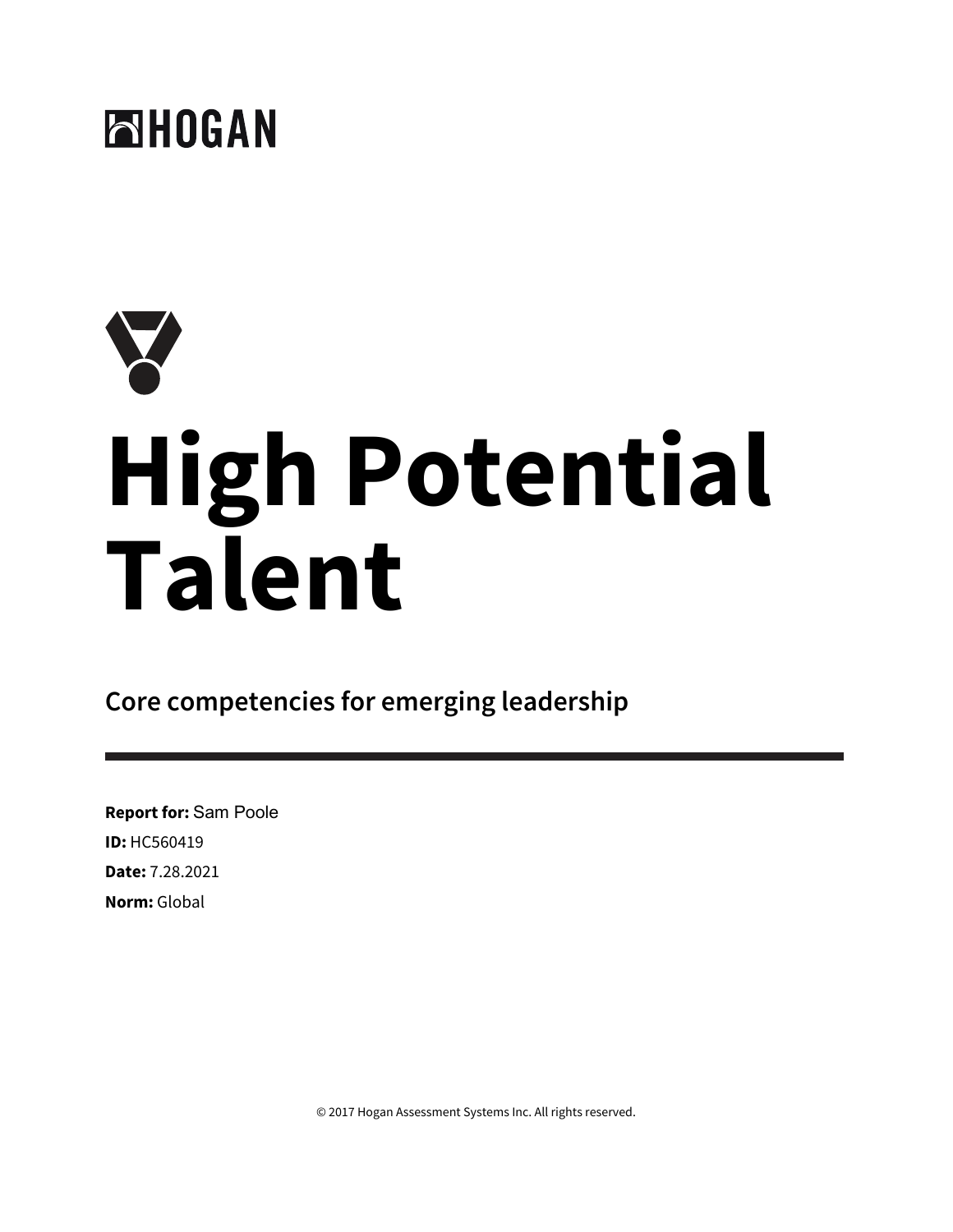

# **Introduction**

In business the competition for talent is fierce, and the future of many companies depends on finding and developing leaders for key senior roles. Smart organizations make it a top priority to identify and prepare talented people for advancement. However, most organizations struggle to find accurate and useful ways to identify and develop people with the most potential for success as leaders.

People who seem to have leadership potential are often not effective leaders; conversely, many effective employees are overlooked for promotion because they don't stand out. The Hogan high potential (HIPO) model simplifies the process of finding talented people who can be developed, and who then will go on to achieve positive business outcomes.



# **Hogan High Potential Model**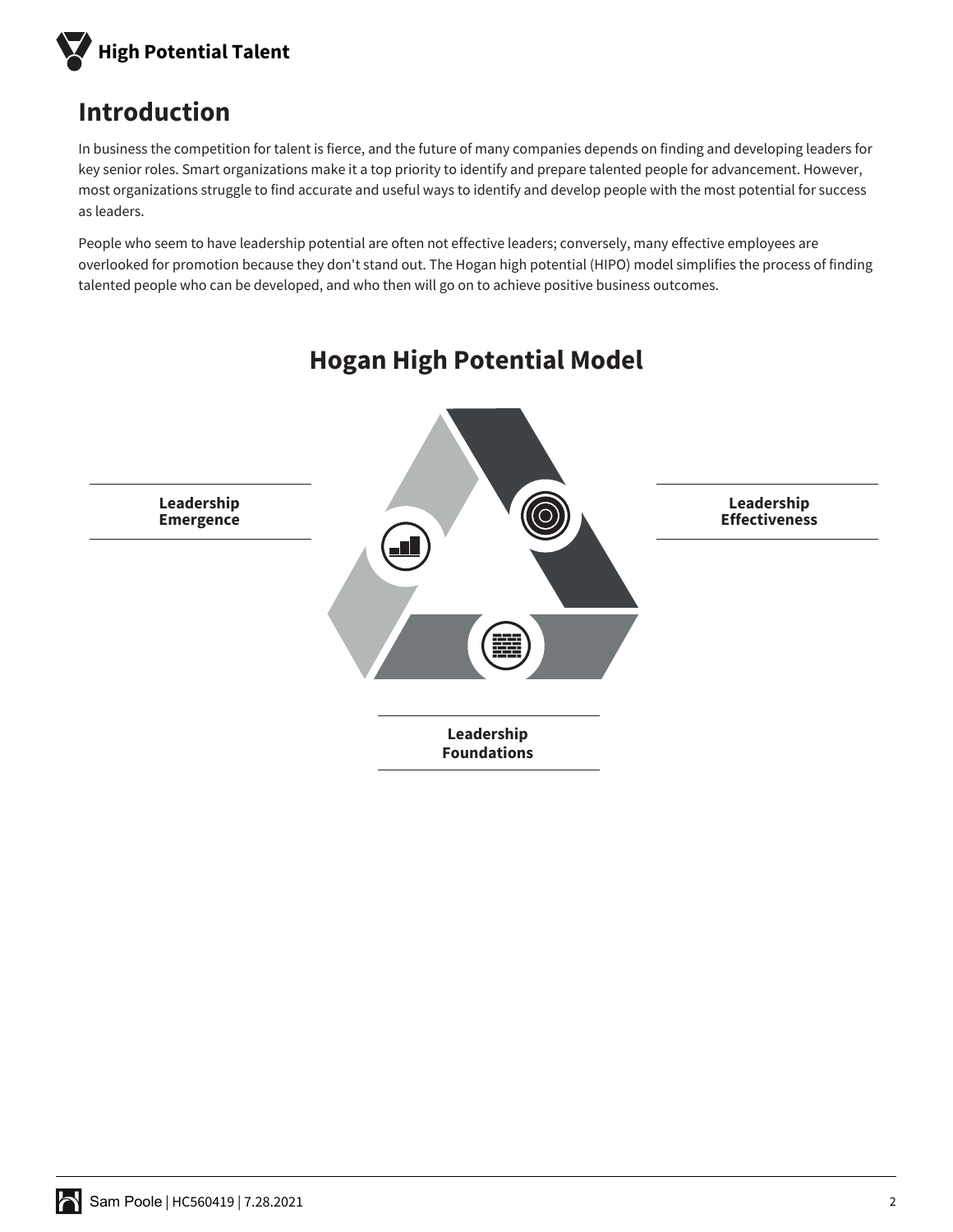

# **Background**

The Hogan HIPO Model and The Hogan High Potential Talent Report are grounded in a substantial research base. Three performance dimensions that are crucial for leader success define the model; the dimensions concern: (1) foundations; (2) emergence, and (3) effectiveness. Each dimension contains three competencies that are critical for success in that dimension.

- **Leadership Foundations** concerns the degree to which people are able to manage their careers, are rewarding to deal with, and are good organizational citizens.
- **Leadership Emergence** evaluates the likelihood that people will stand out, emerge, and be labeled as leaders in their organization.
- **Leadership Effectiveness** involves the ability to successfully guide teams toward productive outcomes.

These three dimensions of our HIPO model are linked to personality. This report identifies a person's strengths and gaps along these three dimensions, and suggests specific, targeted developmental actions that can be used to address them.

# **How to use this report**

The Hogan High Potential Talent Report is intended to help leaders and organizations identify a person's natural leadership style. Although there is no such thing as "good" or "bad" scores, this report is intended to help emergent leaders become more effective, and help effective leaders become more emergent. The goal is to identify performance areas where focus and attention can be directed in order to maximize leadership potential.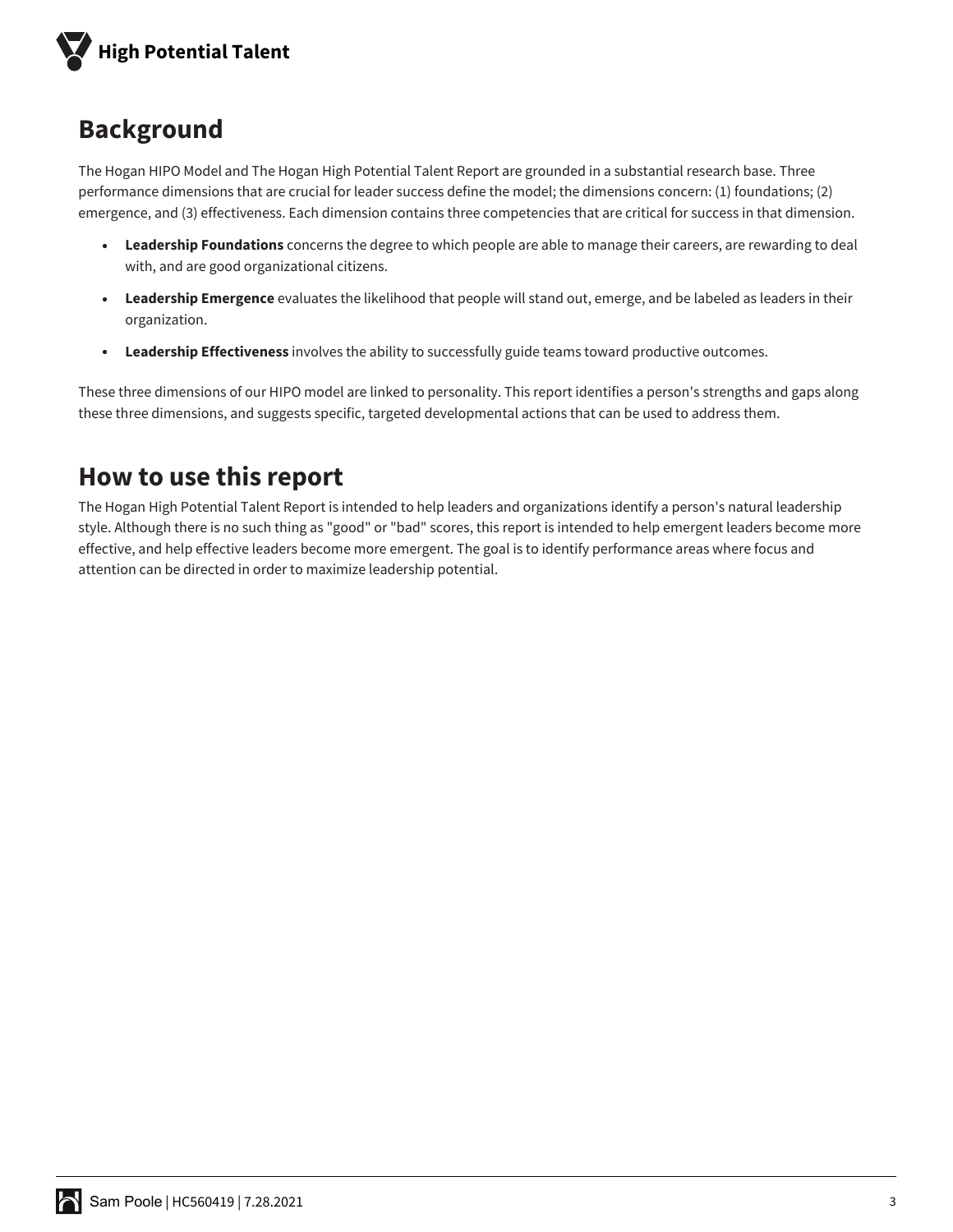

# **Report Section Summary**



#### **Section 1: Leadership Foundations**

Leadership potential is based on certain personal attributes that form the building blocks for career effectiveness. Before people can lead others, they must first demonstrate their ability to contribute to a team and they must establish a personal reputation as dependable and productive.

| <b>Competency Area</b>                 | <b>Lower Scores</b>                     | <b>Higher Scores</b>                   |
|----------------------------------------|-----------------------------------------|----------------------------------------|
| Following Process: following rules and | Flexible and fast-moving; may be        | Conscientious, dedicated, and          |
| respecting convention                  | impulsive and limit testing.            | dependable organizational citizens.    |
| Thinking Broadly: solving a wide range | Grounded, pragmatic, tactical, and less | Inventive, open-minded, strategic, and |
| of business-related problems           | visionary.                              | more visionary.                        |
| Getting Along: being cooperative,      | Willing to challenge others; may seem   | Cooperative and friendly; may seem     |
| pleasant, and rewarding to deal with   | blunt and direct.                       | tactful and diplomatic.                |



#### **Section 2: Leadership Emergence**

Leadership potential depends on the degree to which people are perceived as leaders. People who emerge as leaders are able to create a leader-like impression by standing out, being noticed, and seeming influential.

| <b>Competency Area</b>                                                        | <b>Lower Scores</b>                                                                                                                                                                | <b>Higher Scores</b>                                                                             |
|-------------------------------------------------------------------------------|------------------------------------------------------------------------------------------------------------------------------------------------------------------------------------|--------------------------------------------------------------------------------------------------|
| <b>Standing Out: making others aware of</b><br>one's contributions            | Charming, confident, charismatic, and<br>More interested in being productive<br>than in being recognized; may be<br>comfortable taking credit.<br>reluctant to promote themselves. |                                                                                                  |
| Influencing Others: persuading others<br>to pursue certain desired outcomes   | Competent and self-reliant, but unable<br>or unwilling to influence others in a<br>particular direction.                                                                           | Willing to take charge, make suggestions,<br>and exercise influence.                             |
| <b>Building Connections: creating</b><br>strategic networks and relationships | Confident, independent, self-reliant,<br>and reluctant to depend on others.                                                                                                        | Gregarious, outgoing, and concerned<br>about developing networks and strategic<br>relationships. |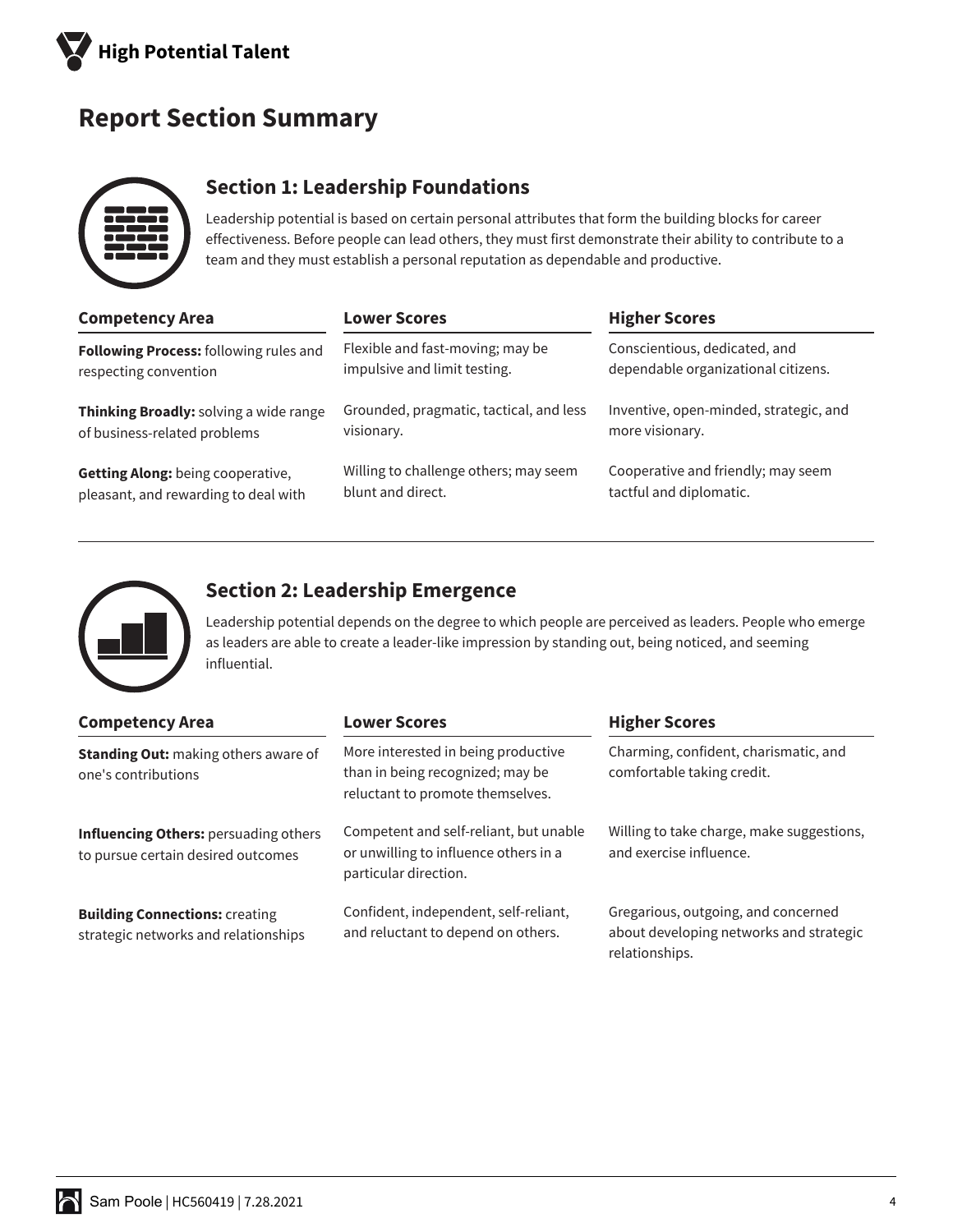

# **Report Section Summary**



## **Section 3: Leadership Effectiveness**

Leadership potential involves being able to build and maintain high performing teams. Effective leaders attract, retain, and develop talented team members, and then secure resources, remove barriers to success, and achieve strategic business goals.

| <b>Competency Area</b>                                                       | <b>Lower Scores</b>                                                                                                | <b>Higher Scores</b>                                                                                 |
|------------------------------------------------------------------------------|--------------------------------------------------------------------------------------------------------------------|------------------------------------------------------------------------------------------------------|
| Leading the Business: achieving<br>critical business outcomes                | Less assertive when selling ideas to<br>others; may show little interest in<br>taking charge and directing others. | Willing to take charge, set goals, provide<br>direction, and push others toward desired<br>outcomes. |
| <b>Managing Resources: securing,</b><br>optimizing, and deploying key assets | Seeks to minimize risk; may struggle<br>with forecasting resource needs and<br>resist committing to plans.         | Decisive and comfortable taking smart<br>risks; plans ahead but remains flexible<br>under pressure.  |
| Leading People: motivating others to<br>pursue shared goals                  | Independent and task-oriented; may<br>avoid trying to galvanize others to<br>pursue shared goals.                  | Engaging and patient; inspires<br>commitment, and identifies appropriate<br>group goals.             |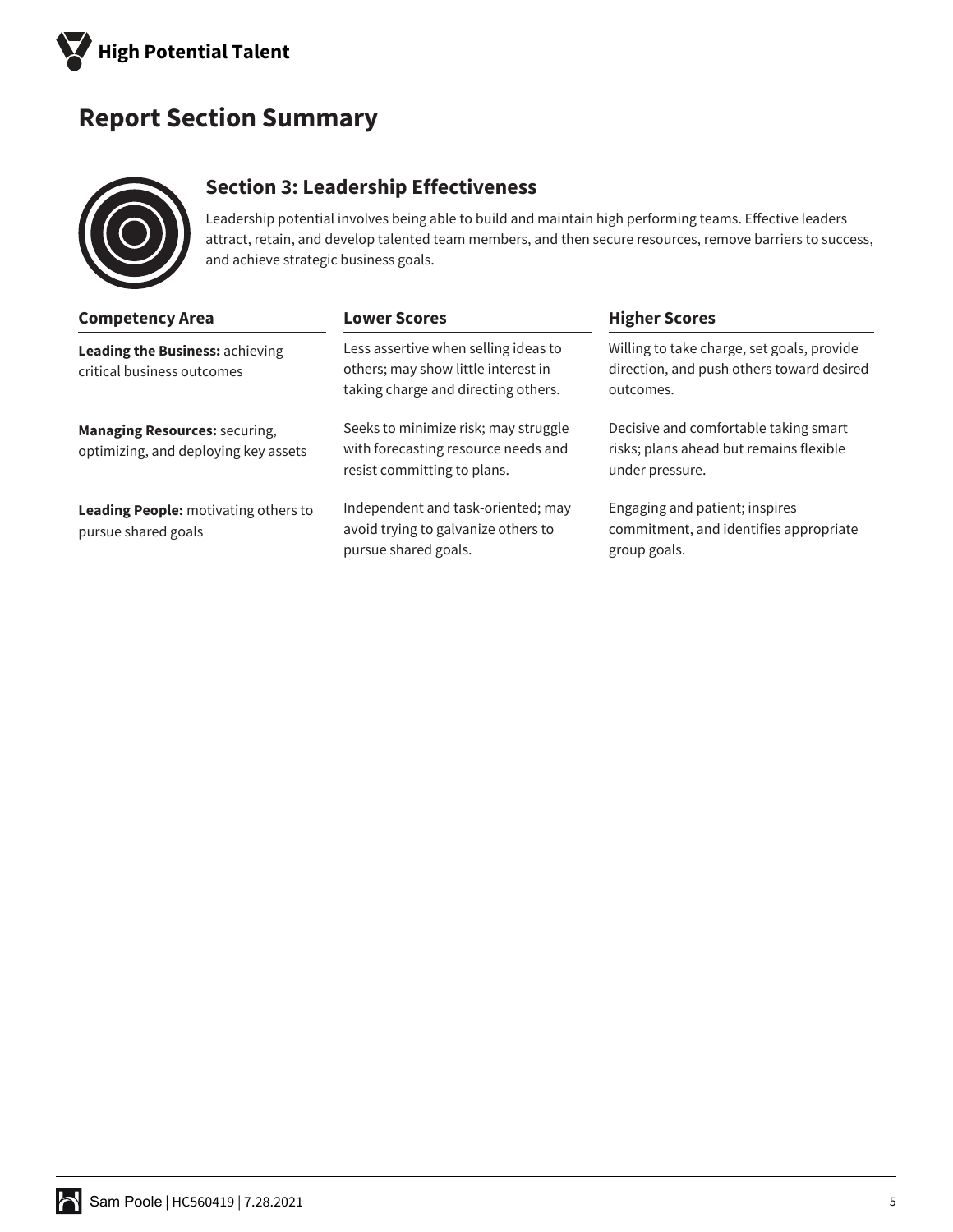

# **Executive Summary**

Your Hogan High Potential Profile is summarized below. The 9 competencies essential for success are presented in rank order, where 1 is your highest score and 9 is your lowest score.

To help you understand your strengths and development opportunities, your scores are also color-coded to show how they compare with scores for a global population of professionals, managers, and executives. Please remember that there are potential strengths and shortcomings associated with scores at every level.





# **My Recommended Focus Areas**

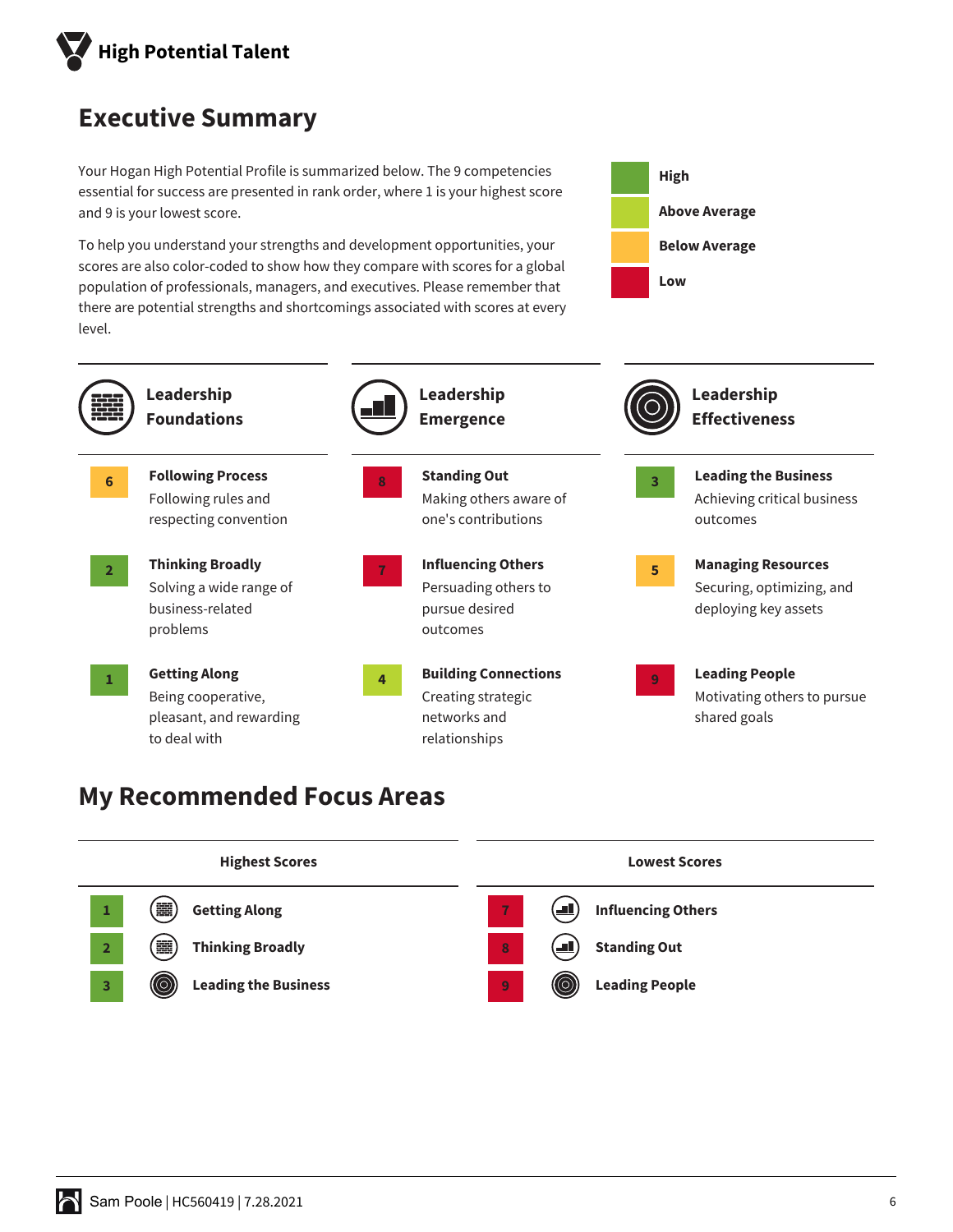



#### **6 Following Process**

#### **Following rules and respecting convention**

People with higher scores on this dimension tend to be conscientious, hardworking, careful about details, and good organizational citizens. People with lower scores tend to be flexible, adaptable, and comfortable with uncertainty, but they may also test limits and not attend closely to details.

#### **Prudence**

The degree to which a person is conscientious, conforming and dependable



#### **Lower Scores**

 $\bigodot$  Flexible, comfortable with ambiguity

 $\Theta$  Resists supervision, tests limits

#### **Higher Scores**

Dependable, rule-following, organized

 $\Theta$  Conforming and resisting change

- Stop using tried-and-true methods or following rules without asking where they came from and why they were formulated. Although you execute well, your preference for clear process parameters may cause you to overlook possible improvements or new approaches. Ask others for input on opportunities for improvement or when changing course may be beneficial.
- Ask your direct reports for feedback regarding your level of involvement in their work and how they feel about it. People learn more when they are responsible for their work and mistakes. Give them permission to tell you when you are getting too involved in implementation details. If they bring this up, thank them, and adjust your behavior.
- $\odot$  Your work ethic, attention to detail, and responsible performance are a strength in roles that require careful and precise execution. Your team members will appreciate the structure you create in the work environment as well as your ability to set clear expectations. Capitalize on these skills by seeking operational leadership responsibilities.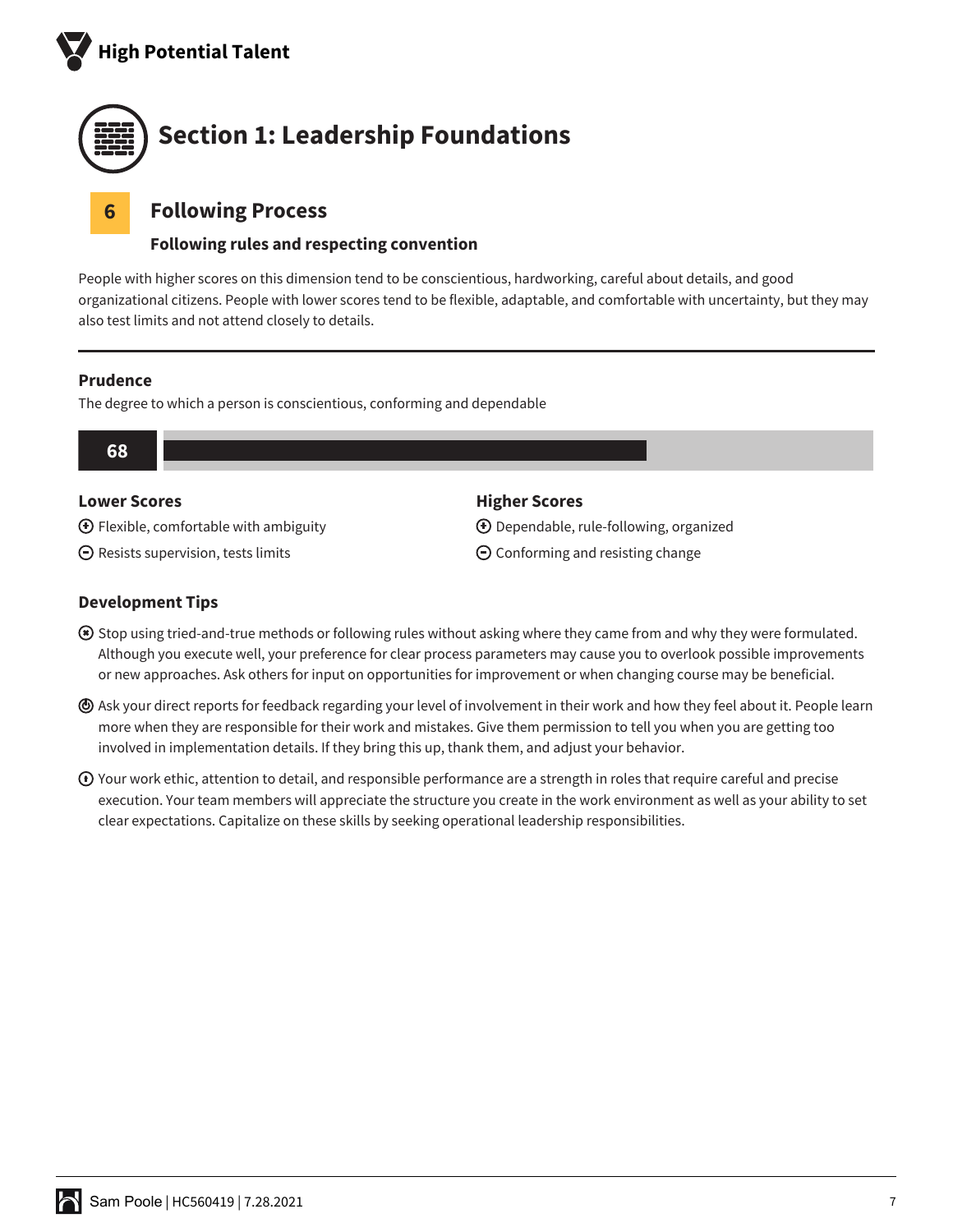



**Following rules and respecting convention**

#### **Dutiful**

Concerns the risk that eagerness to please comes across as ingratiation and reluctance to take a stand or act independently



 $\bigoplus$  Supportive, reliable, and dependable  $\Theta$  Overly compliant and conforming

 $\bigoplus$  Independent and willing to dissent

 $\Theta$  Independent and non-conforming

- Avoid using phrases such as "that will never work...here's what we need to do…the truth is…," which may cause your message to be lost. Try to substitute more diplomatic language such as, "May I suggest...if it were my decision, I might...my point of view is..." which will encourage others to listen to your input. This will be important when you are working with people in higher-level positions.
- $\odot$  Start monitoring your language and communication style with others. When you have strong opinions on a topic, practice shifting your focus from what you think to what others need to hear during your interactions. Begin each interaction by assuming that others know something that you do not.
- $\odot$  Your willingness to challenge authority, stand up for your direct reports, and make independent decisions are valuable career assets. But it is important to be able to disagree with superiors and challenge received opinion in ways that are respectful and that don't offend or embarrass them.

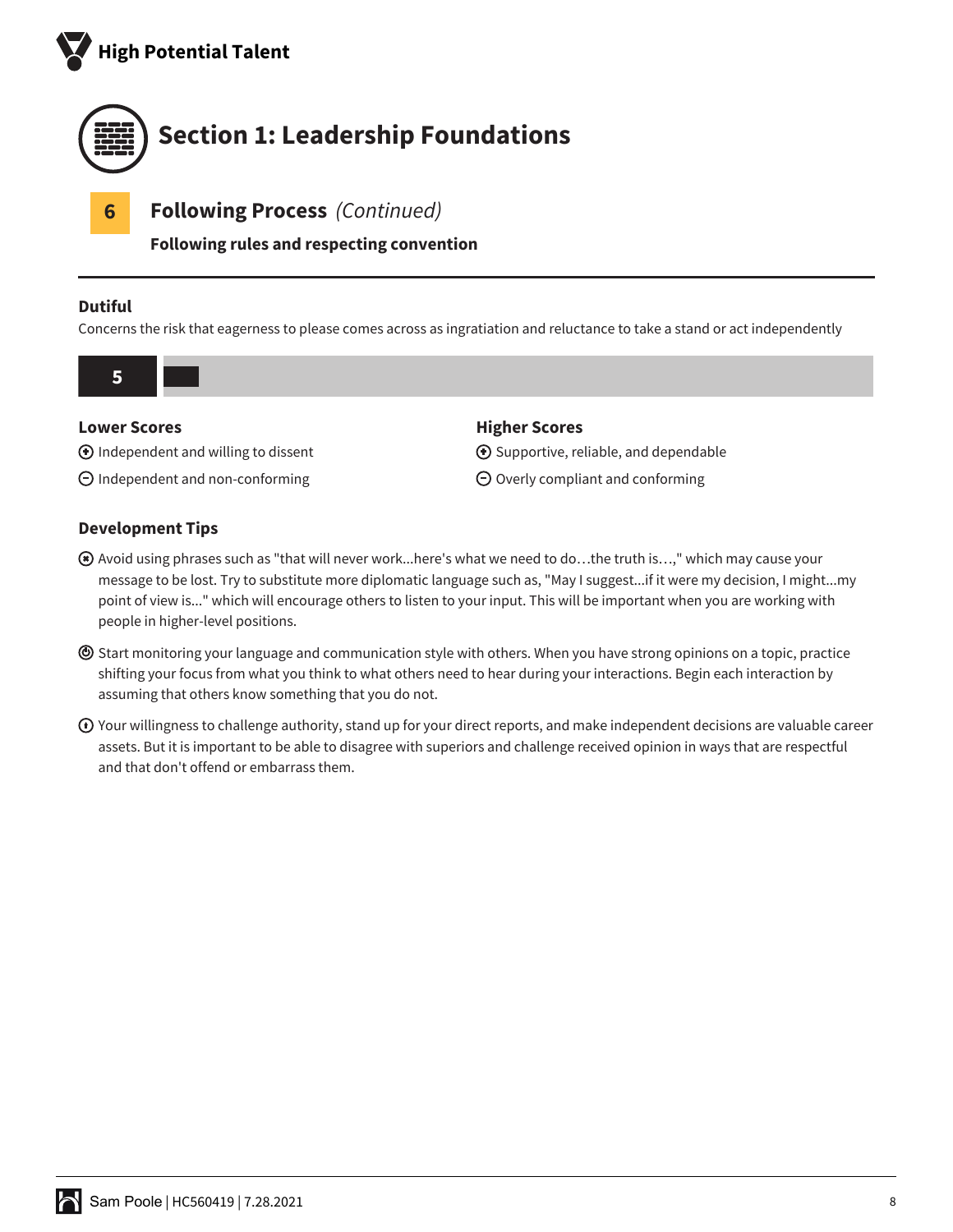



**Following rules and respecting convention**

#### **Tradition**

Belief in responsibility, hard work, appropriate social behavior and a lifestyle that reflects dedication to well-defined personal beliefs



#### **Lower Scores**

 $\bigoplus$  Informal, value innovation and progress

 $\Theta$  May introduce change too quickly

#### **Higher Scores**

 $\bigoplus$  Principled, judicious, and steady

 $\Theta$  May seem to resist change

- Be careful about criticizing long-standing and accepted organizational processes and practices. If you propose to change them, prepare a list of positives and negatives for the current practice and the proposed new method. Encourage others to come to their own conclusions based on an independent cost/benefit analysis.
- Try to present your ideas for change as enhancements to existing organizational processes. Think about how you can show respect for established methods while also providing ideas for improvement. When you propose a change, suggest that it is a natural evolution or extension of a standard procedure and why it is important for the business.
- $\odot$  Continue to look for opportunities to improve current organizational policies and practices. Your willingness to change the way things are done will introduce new ways of thinking about work processes. When you propose changes to long-standing practices in your organization, be sure to provide clear and rational reasons why they would be good for the business.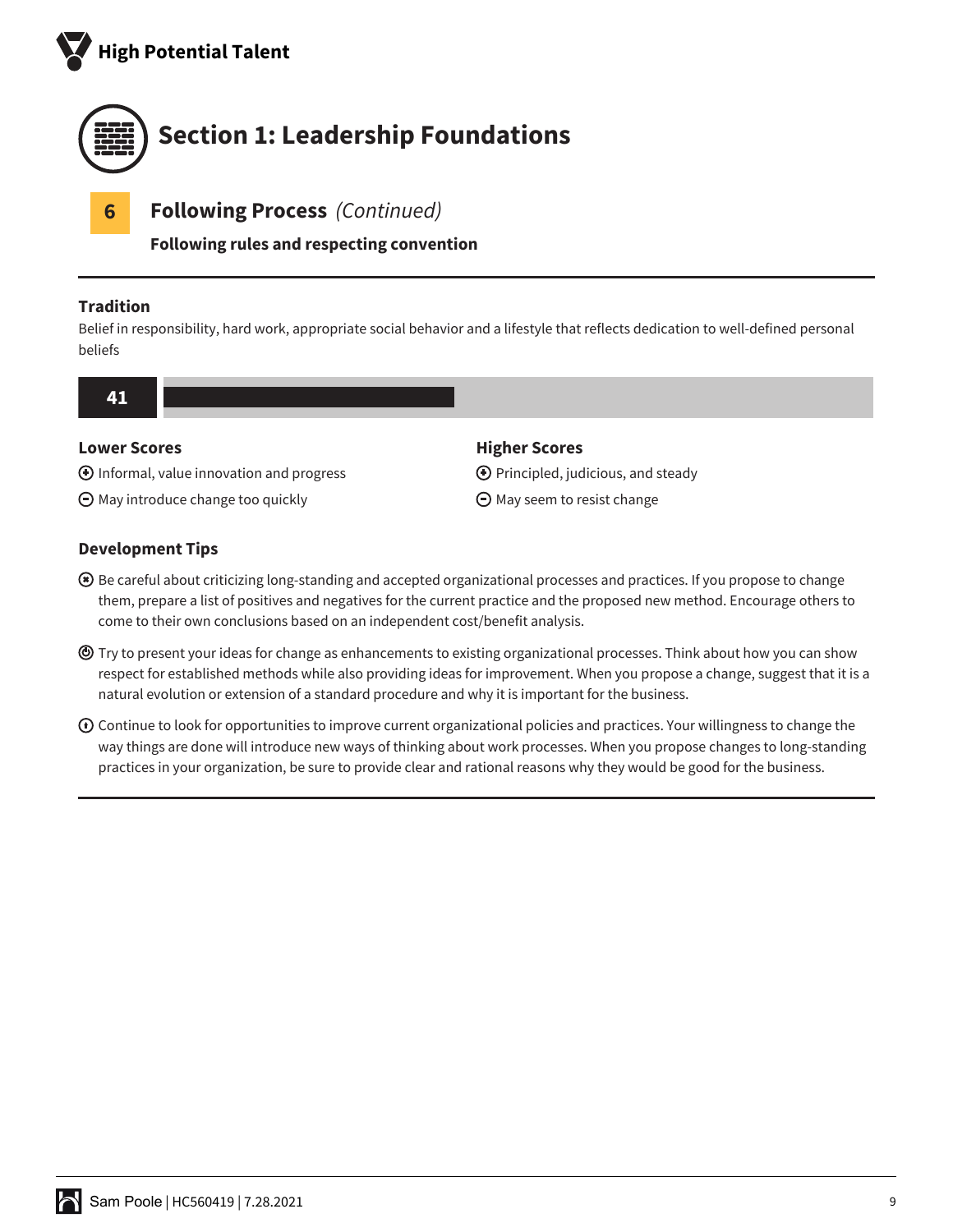



#### **2 Thinking Broadly**

#### **Solving a wide range of business-related problems**

People with higher scores on this dimension seem curious, imaginative, and well-informed. They stay up to date with new developments in business and technology and tend to think strategically. People with lower scores seem grounded, pragmatic, and focused. They tend to be action-oriented, tactical thinkers who prefer to learn from experience rather than formal training.

#### **Inquisitive**

Degree to which a person is perceived as curious, creative, and open to new ideas



#### **Lower Scores**

- Pragmatic and focused
- $\Theta$  Limited curiosity

#### **Higher Scores**

- $\bigodot$  Curious and open to new ideas
- $\Theta$  Easily distracted

- Don't assume that every discussion is an opportunity to brainstorm or solve big picture problems. Before important meetings, identify the objective to be achieved before moving into the problem solving phase. Doing so will help your reputation for being focused and pragmatic.
- Identify a trusted colleague who has a reputation for questioning how things will work. Ask that person for feedback on your ideas before you go public with them. Team up with that person to test and refine your ideas, especially when the stakes are high.
- $\odot$  Your curiosity and open-mindedness are a major resource for your team. Others will appreciate the vision and creativity you bring to problem solving. In addition, your fresh insights will help drive continuous improvement. Be sure to be tolerant of colleagues who are slow to catch on to your views, and help them understand the practical relevance of your proposals.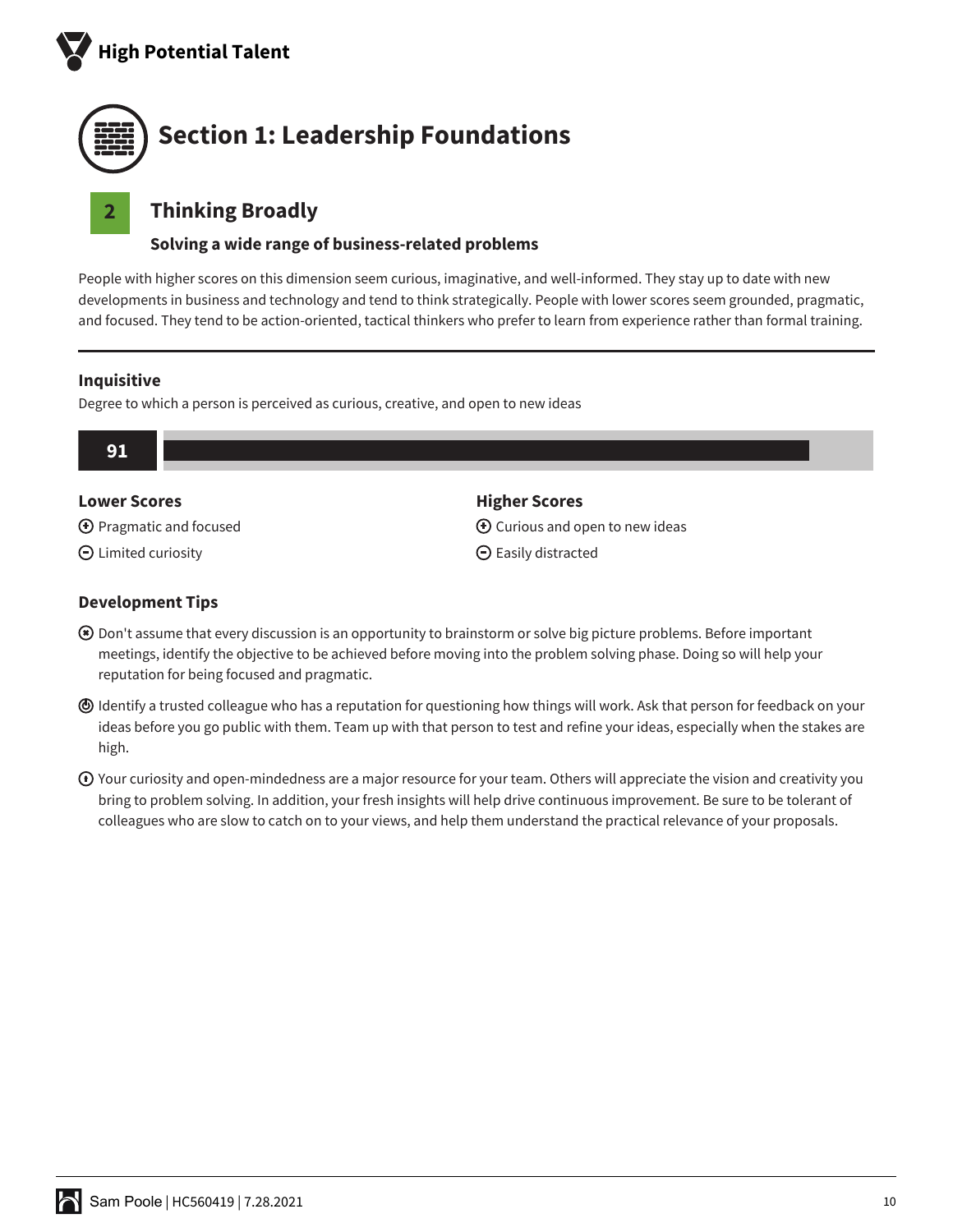



**Solving a wide range of business-related problems**

#### **Learning Approach**

Degree to which a person stays up-to-date, seems to enjoy learning and values educational pursuits



May be seen as a "know-it-all"

- Avoid spending time in training courses just because they sound interesting. Focus your learning on topics that are relevant to your job and that can advance your career. Ask for feedback regarding gaps in your knowledge, and spend time with pragmatic, action-oriented colleagues to learn how to translate training into real world performance.
- Start sharing the information you enjoy gathering. Circulate articles, take-away points, and information you acquire through various channels, and try to help less-focused team members see how they can apply that knowledge on the job. Become a knowledge resource on whom others can depend.
- Because you tend to stay up-to-date with developments in business and technology, you can be a resource for the organization regarding market and industry trends. Be prepared to help educate and train team members who don't stay as well informed as you and be a resource for their professional development.

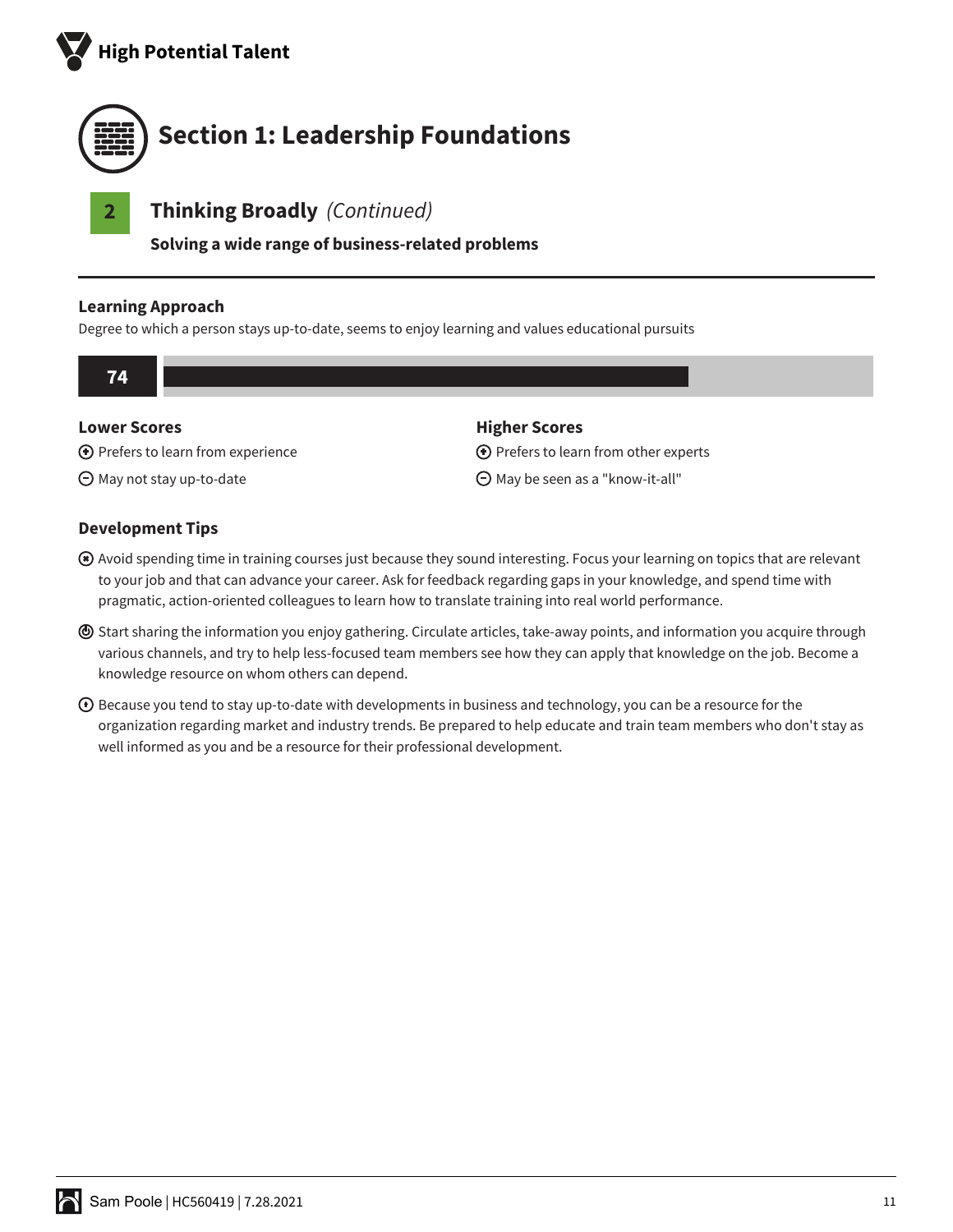



**Solving a wide range of business-related problems**

#### **Imaginative**

Concerns the risk that unconventional thought patterns and ideas are seen as eccentric, ungrounded and confusing



- Avoid telling others about every idea that occurs to you. You may enjoy brainstorming and considering new possibilities, but others can become fatigued or confused by your many ideas. End your meetings by summarizing your key action items; then ask others whether they received the message you intended to relay, and reconcile any differences before concluding.
- Start paying closer attention to others' responses when you share ideas. Although some people may be energized and inspired by your vision, others may think you communicate in a somewhat disorganized or confusing manner. Before important meetings, rehearse what you are going to say. This will help you refine your communication strategy.
- Continue to be a source of creative, inventive, and original ideas and problem solving. If your views are presented correctly, you should be seen as an innovative and visionary leader. Your capacity for strategic thinking and your ability to take the long view are an important contribution to your team.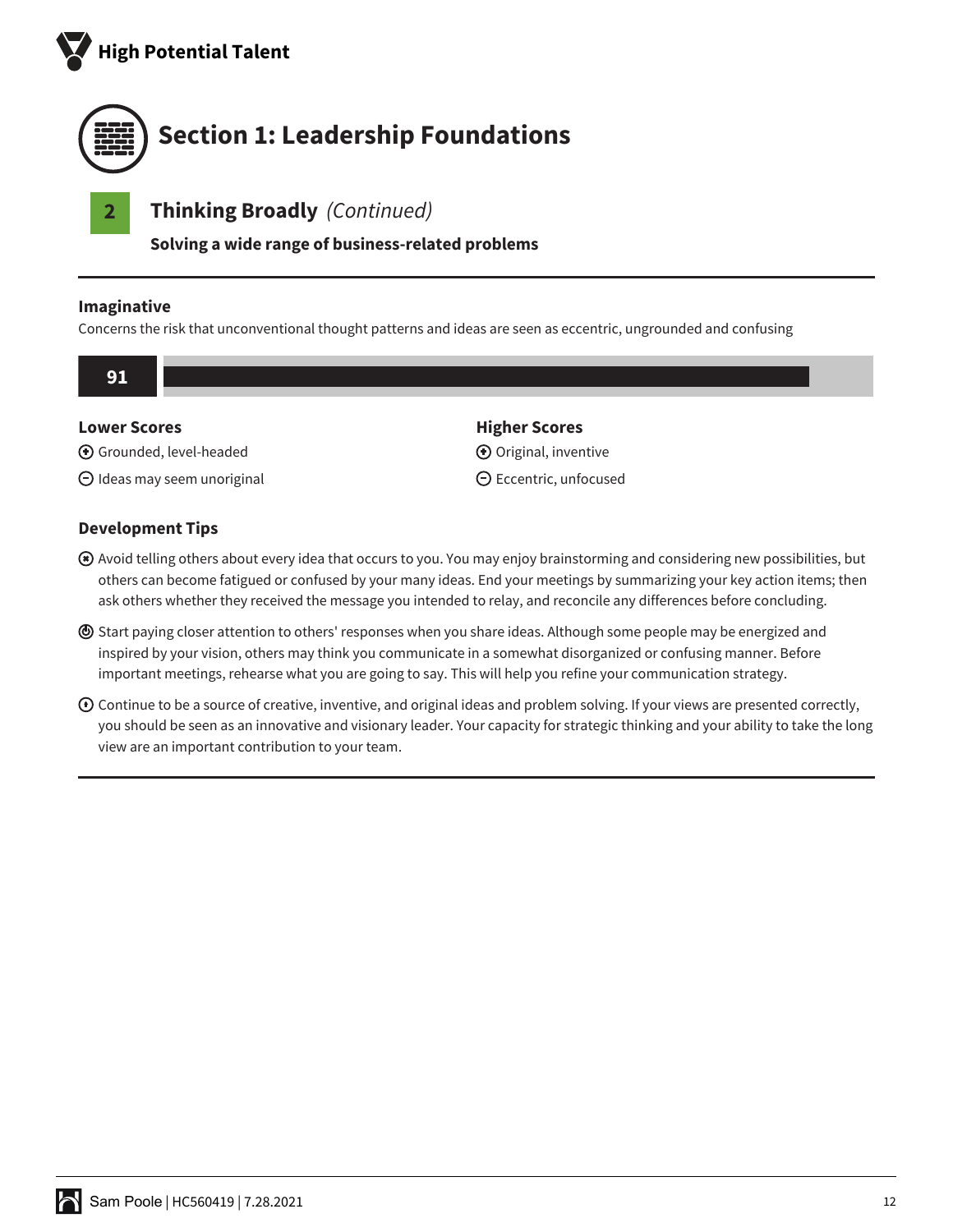



## **1 Getting Along**

#### **Being cooperative, pleasant, and rewarding to deal with**

People with higher scores on this dimension seem cooperative, friendly, and charming. People with lower scores seem candid, direct, and even challenging; they are willing to speak up and disagree openly.

#### **Adjustment**

Degree to which a person seems calm, optimistic, and steady under pressure



#### **Lower Scores**

- $\bigoplus$  Passionate, with a sense of urgency
- $\Theta$  Tense, edgy, defensive

#### **Higher Scores**

- $\bigoplus$  Resilient and composed
- $\Theta$  May seem to lack sense of urgency

- Don't assume that others can tolerate stress and organizational pressure as well as you. In fact, others may sometimes be stressed and you might not notice. Avoid dismissing their worries and concerns because you don't share them. Practice expressing more compassion when discussing their stress levels.
- You are unusually self-confident, which is a strength that can sometimes cause problems. Pay close attention to negative feedback and keep track of your mistakes. Stay alert for performance problems and faulty processes and deal with them promptly when you find them. Begin to show a sense of urgency around correcting these matters.
- $\odot$  During times of uncertainty and change in the organization, your colleagues count on you to set the tone for the group. Your consistent, optimistic attitude and ability to tolerate stress are a helpful example for others. Others will appreciate your steadiness, maturity, and emotional self-control.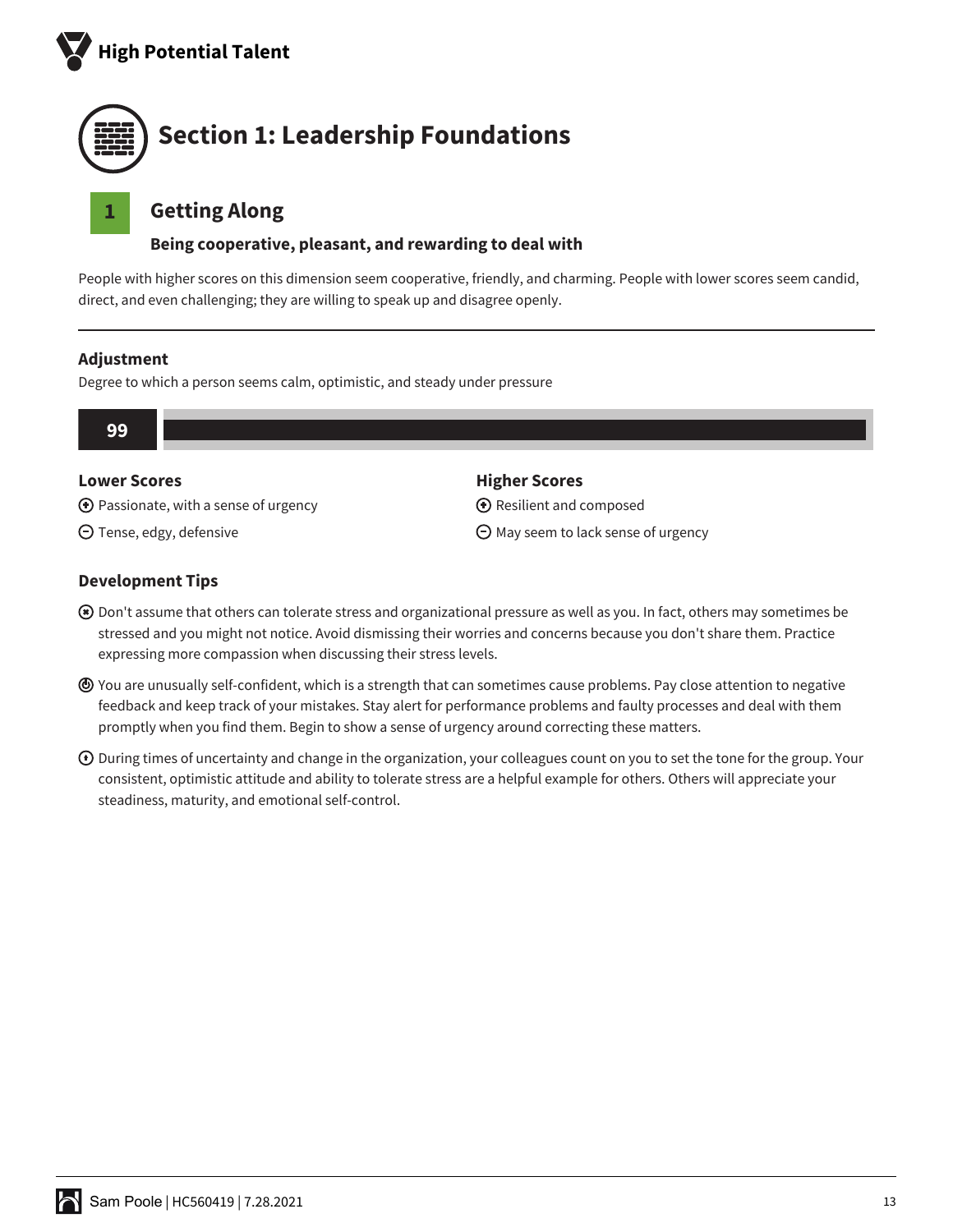



**Being cooperative, pleasant, and rewarding to deal with**

#### **Interpersonal Sensitivity**

Degree to which a person seems socially perceptive, tactful and sensitive to others' needs



#### **Lower Scores**

 $\bigoplus$  Straightforward communication style

 $\Theta$  May seem blunt and abrasive

#### **Higher Scores**

Diplomatic communication style

 $\Theta$  May avoid difficult conversations

- Stop avoiding tough conversations and issues of poor performance. Direct communication and making difficult talent decisions can be uncomfortable, but you have the skills to challenge people without alienating them. Test feedback messages with a trusted colleague to make sure they are received with the appropriate power and intention.
- Test the limits of your comfort zone by asking people provocative questions and challenging their assumptions. Use your natural agreeableness and tact to raise sensitive issues that others try to avoid. Start challenging others whose performance is not where it should be. Feel free to disagree with others during meetings that involve brainstorming or high-stakes planning.
- $\odot$  Your ability to develop and maintain relationships with direct reports, colleagues, and others is a strength you can use. In addition, your network of relationships helps hold your team together. You are an important source of morale and cohesion for your part of the organization, and a go-to person for conflict resolution.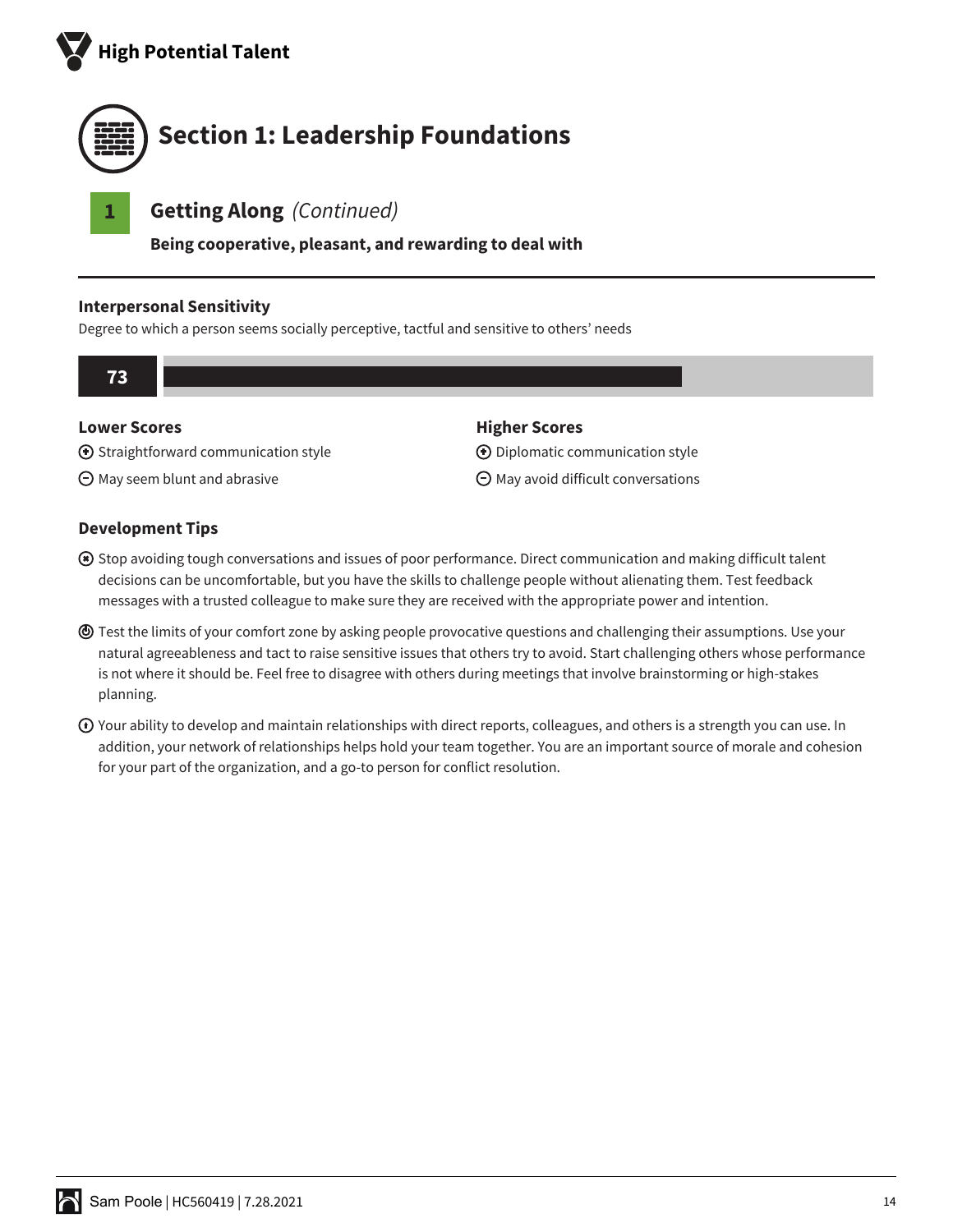



**Being cooperative, pleasant, and rewarding to deal with**

#### **Altruistic**

Desire to improve society and actively help others, and a lifestyle organized around making the world a better place to live



#### **Lower Scores**

Values independence and self-reliance

 $\Theta$  May seem insensitive and unsympathetic

#### **Development Tips**

## Values helping others, being service-oriented

**Higher Scores**

- $\Theta$  May not value personal accountability
- When you notice that direct reports are struggling, avoid jumping in and solving their problems. Your over-involvement can reduce their feelings of empowerment; it can also send the signal that you are overly protective of them. When people struggle and even fail, they often learn valuable lessons about self-reliance and personal accountability.
- Start encouraging your team members to become more independent and self-reliant. Develop some personal guidelines regarding when and what kinds of support you will provide your team versus how much you should push them to solve their own problems. Be clear about when you expect others to take ownership of decisions.
- Continue to be a resource for helping to develop colleagues who are struggling with their performance. Your willingness to provide them with support sends a signal that you are a resource for improving the performance of the entire team. It also encourages a culture of teamwork and collaboration, and the fundamental task of leadership is to build a high performing team.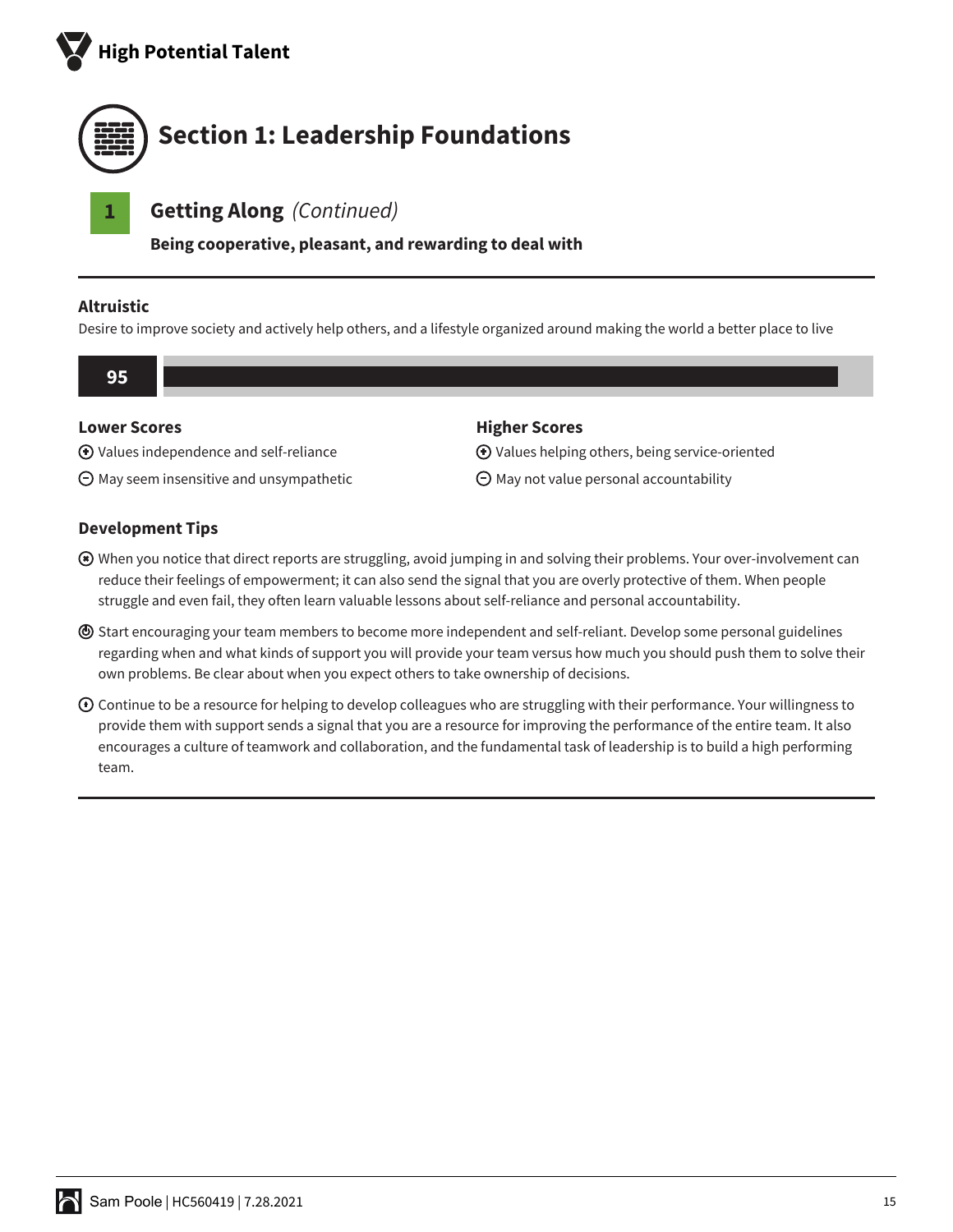



#### **8 Standing Out**

#### **Making others aware of one's contributions**

People with higher scores on this dimension seem charming and charismatic, and tend to enjoy self-promotion. People with lower scores seem not interested in being recognized and reluctant to engage in self-promotion.

#### **Bold**

Degree to which a person seems fearless, confident, and self-assured, always expecting to succeed, unable to admit mistakes or learn from experience.



#### **Lower Scores**

- Modest, humble, and unpretentious
- $\Theta$  Reluctant to take charge

#### **Higher Scores**

Fearless and courageous

Overly self-confident and entitled

- You seem to be reluctant to draw attention to yourself, but you need to realize that organizations often reward those who are more comfortable with self-promotion. Showcase your core competencies in a way that feels authentic and comfortable. Work with a coach or mentor to determine how best to do so, especially if doing so makes you feel apprehensive.
- Your natural modesty may make you reluctant to advertise your accomplishments; nonetheless, it is important that you do so in a nice way. Ask a trusted colleague to help you devise an internal marketing strategy. Before important meetings, think about what you have to say regarding the performance of your team. Ask yourself if you are getting the kind of experience needed to help you reach your next significant career goal in the context of your current job.
- $\odot$  Your team members appreciate your apparent humility and your willingness to ask for input, to acknowledge your limitations, to admit your mistakes, and to learn from them. They also appreciate the fact that you don't feel compelled to assert your authority, and your willingness to let others take the lead when it is appropriate for them to do so.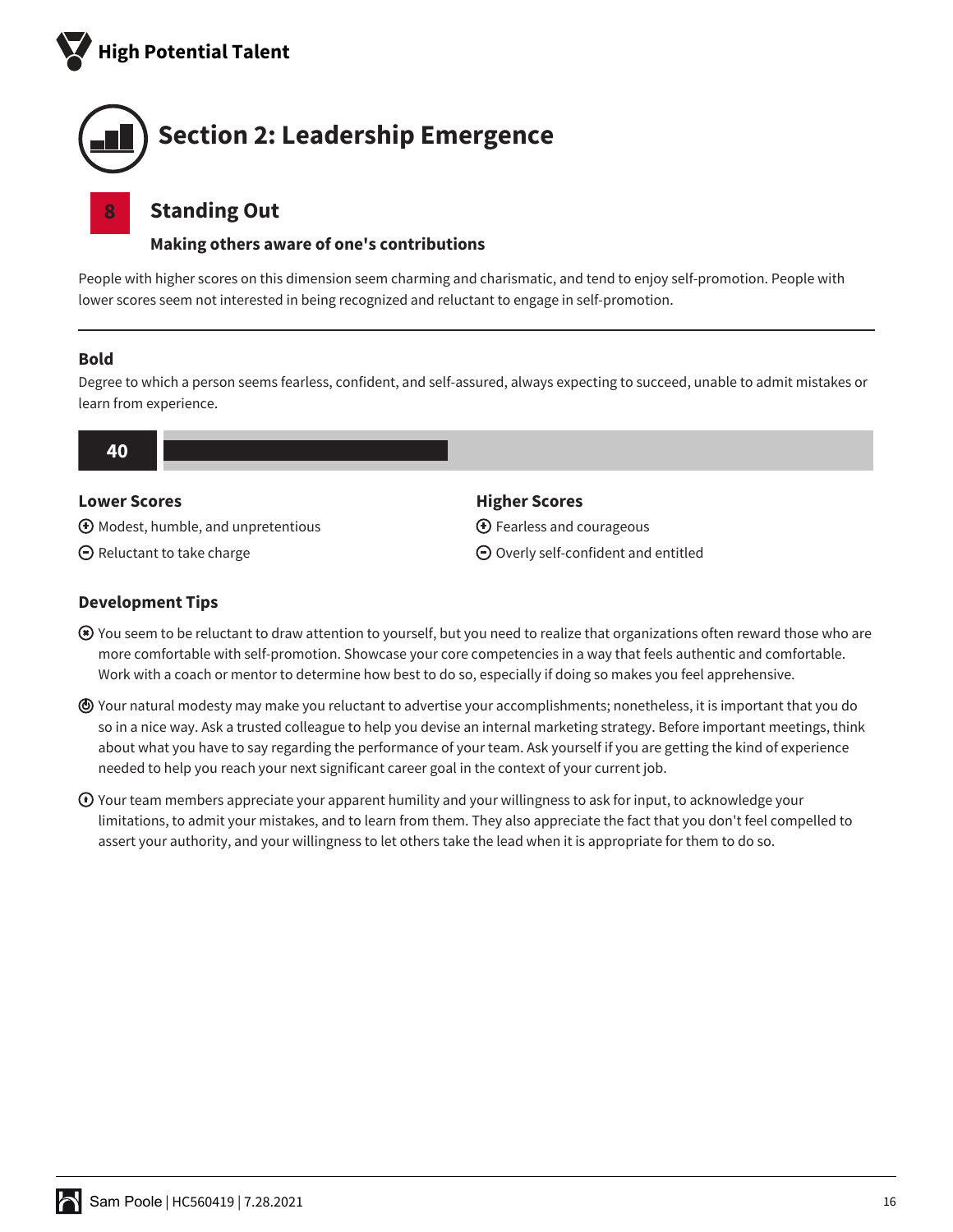



**Making others aware of one's contributions**

#### **Colorful**

Concerns the risk that a colorful, gregarious persona can also seem overpowering, attention seeking, and interruptive

| 36 <sub>1</sub>     |                                     |                                       |
|---------------------|-------------------------------------|---------------------------------------|
| <b>Lower Scores</b> |                                     | <b>Higher Scores</b>                  |
|                     | <b>I</b> Modest and self-restrained | $\bigoplus$ Entertaining and dramatic |

 $\Theta$  Easily distracted

Uncomfortable in the spotlight

- Stop trying to avoid being the center of attention and stop waiting for others to notice your accomplishments. In the right amount, modesty can be attractive, but too much modesty could potentially kill your career. Identify activities and achievements that could elevate your leadership brand in the organization and practice sharing them with others who could benefit from your experiences.
- Before team meetings, identify some points you will make, then be sure to make those points out loud. When you read an interesting business article or blog, share it with your colleagues. Identify projects that, if successful, will increase your visibility in the organization. Make it a priority to set goals over the next year to increase your professional visibility and then pursue them.
- $\odot$  Your willingness to listen and to share the stage with others will make you a lot of friends. Your tendency to prioritize organizational goals over your personal objectives will support your reputation as a dependable, team-oriented colleague. Your understated interpersonal style allows others to concentrate at work and provides a good example of a leader who doesn't need to be the center of attention.

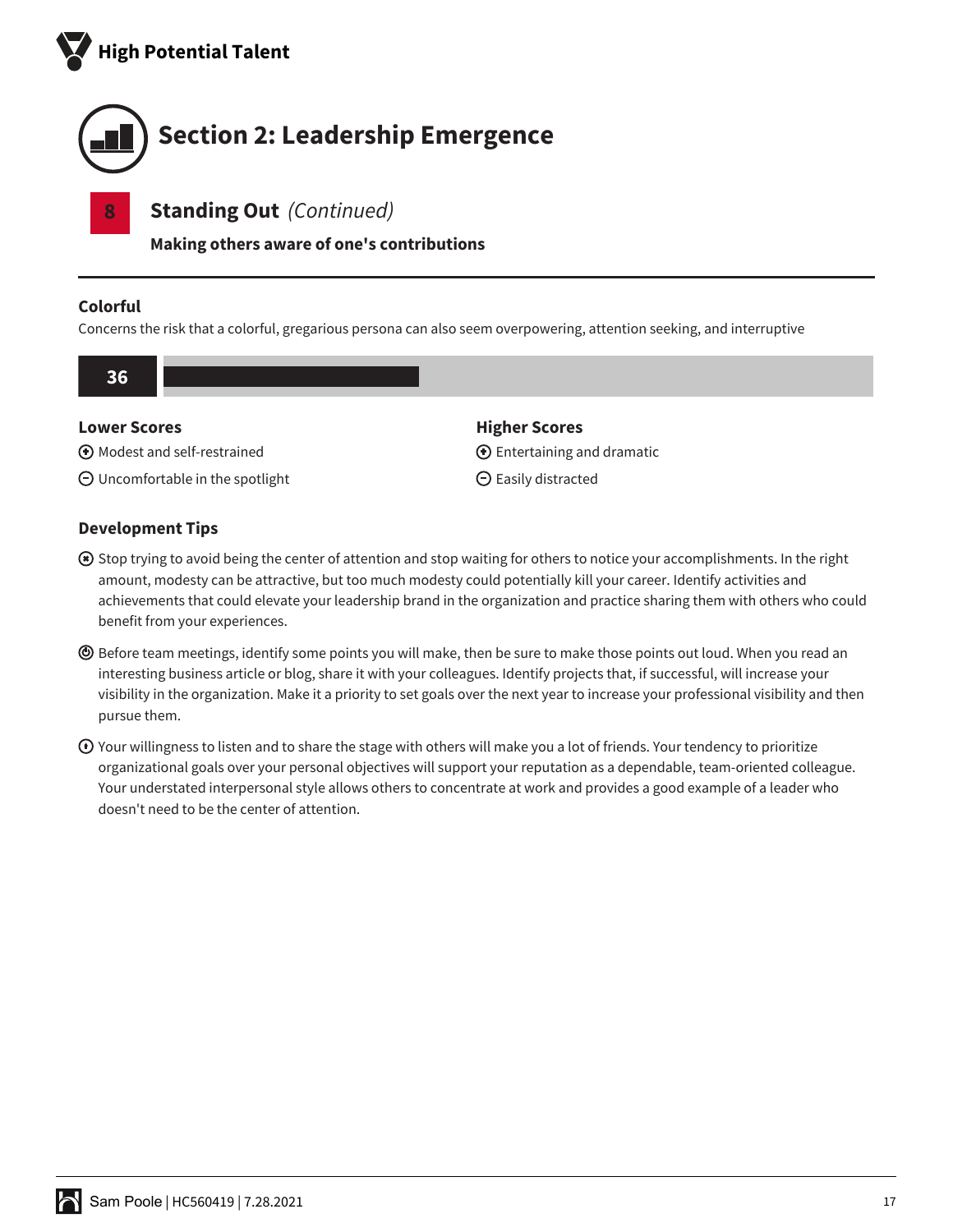



**Making others aware of one's contributions**

#### **Recognition**

A desire for attention, approval, and praise

#### **25**

#### **Lower Scores**

Modest, prefer to work behind the scene

 $\Theta$  Too discreet, lacks visibility

#### **Development Tips**

# $\bigoplus$  Seek to be center stage

**Higher Scores**

 $\Theta$  May not share credit when appropriate

- Although you don't need much feedback to be happy at work, some of your team members may really need public recognition to stay engaged. Stop focusing so closely on getting work done, and reach out to them. Your modesty and selfless task orientation are important career assets, but effective leadership also requires building staff engagement and commitment by paying attention to their individual needs.
- Make sure that your team receives the credit it deserves when it accomplishes something that creates significant business impact. You shouldn't call attention to trivial achievements, but you should think about ways to recognize key successes so as to make other parts of the organization aware of the value your team creates.
- $\odot$  Continue to support your team while sharing credit with others. Others are likely to appreciate how you recognize their good work and your willingness to work behind the scenes to get things done. Keep finding ways for you and your team to contribute to key business outcomes without worrying about whether you personally receive acknowledgement when things go well.

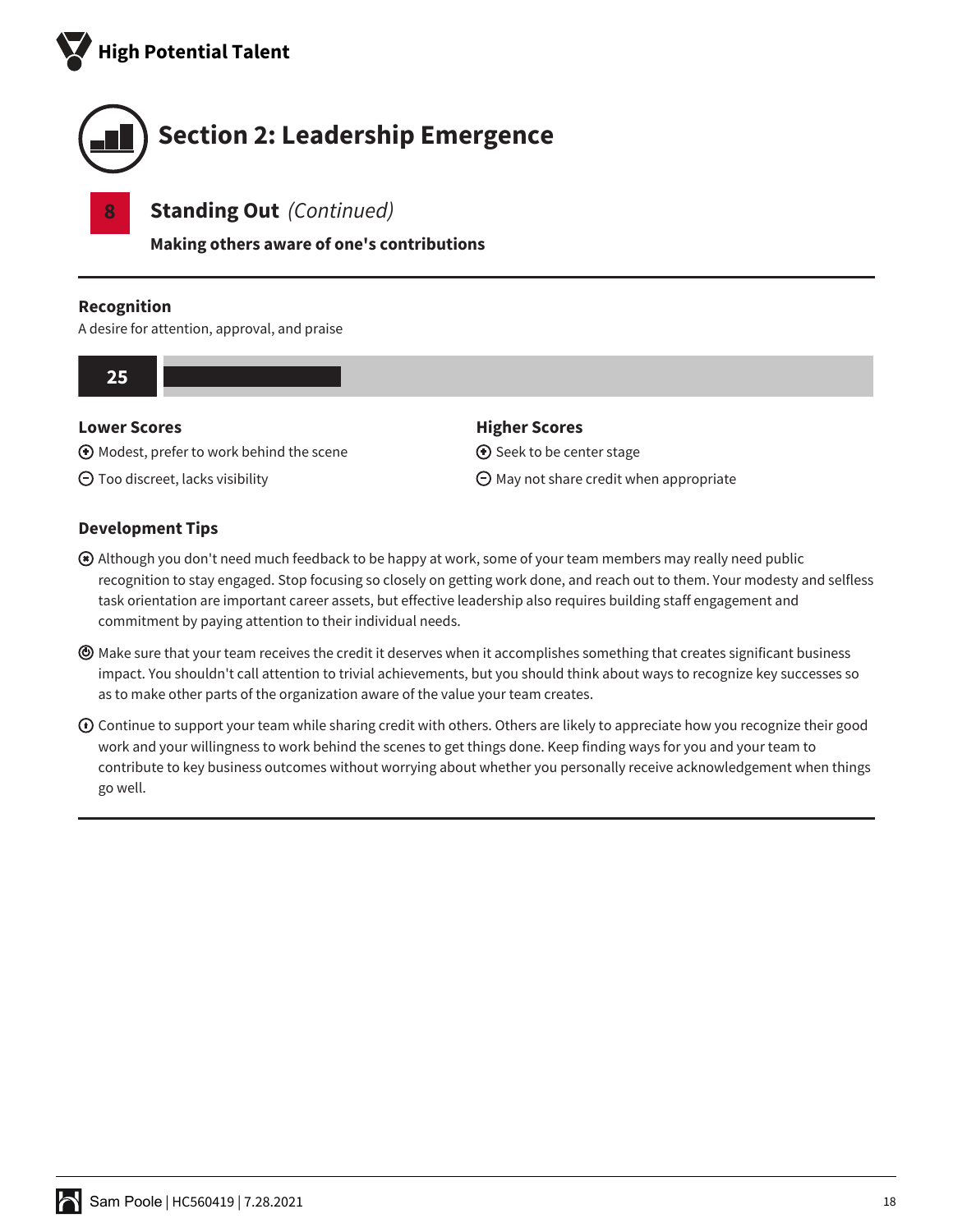



#### **7 Influencing Others**

#### **Persuading others to pursue desired outcomes**

People with higher scores on this dimension tend to display confidence and have a willingness to take charge; they are able to demonstrate patience with others when needed and are not afraid to experiment or make mistakes to win people over. People with lower scores may be hesitant to lead, have a tendency to play it safe, and may experience frustration over minor setbacks.

#### **Ambition**

Degree to which a person seems leader-like, competitive, energetic and self-confident



#### **Lower Scores**

Gains influence by seeking alignment

 $\Theta$  May be reluctant to take charge

#### **Higher Scores**

 $\bigoplus$  Gains influence by taking charge

 $\Theta$  May sometimes seem too intense

- Stop thinking others will move as quickly as you expect them to. Some people prefer to work at a deliberate pace and will resist your quick, action-oriented style. Sometimes they may know something you don't, and in order for you to succeed, you will need them to work as a cohesive unit. Think about this while trying to motivate them to act more rapidly.
- Ask your peers and subordinates for feedback on your leadership style. Do you tend to become too aggressive at times? Do you tend to take action without consulting others who will be affected? Are you sometimes impatient with others' performance for reasons they don't understand? Do you provide your staff with all the support they need? Start thinking about how to achieve more collective wins.
- $\odot$  Continue being a role model for decisiveness and willingness to take charge. Your "lead from the front" style should help others stay focused and continue moving in the right direction. Being able to influence others in positive and productive ways is an important leadership skill and one for which you seem to have natural talent.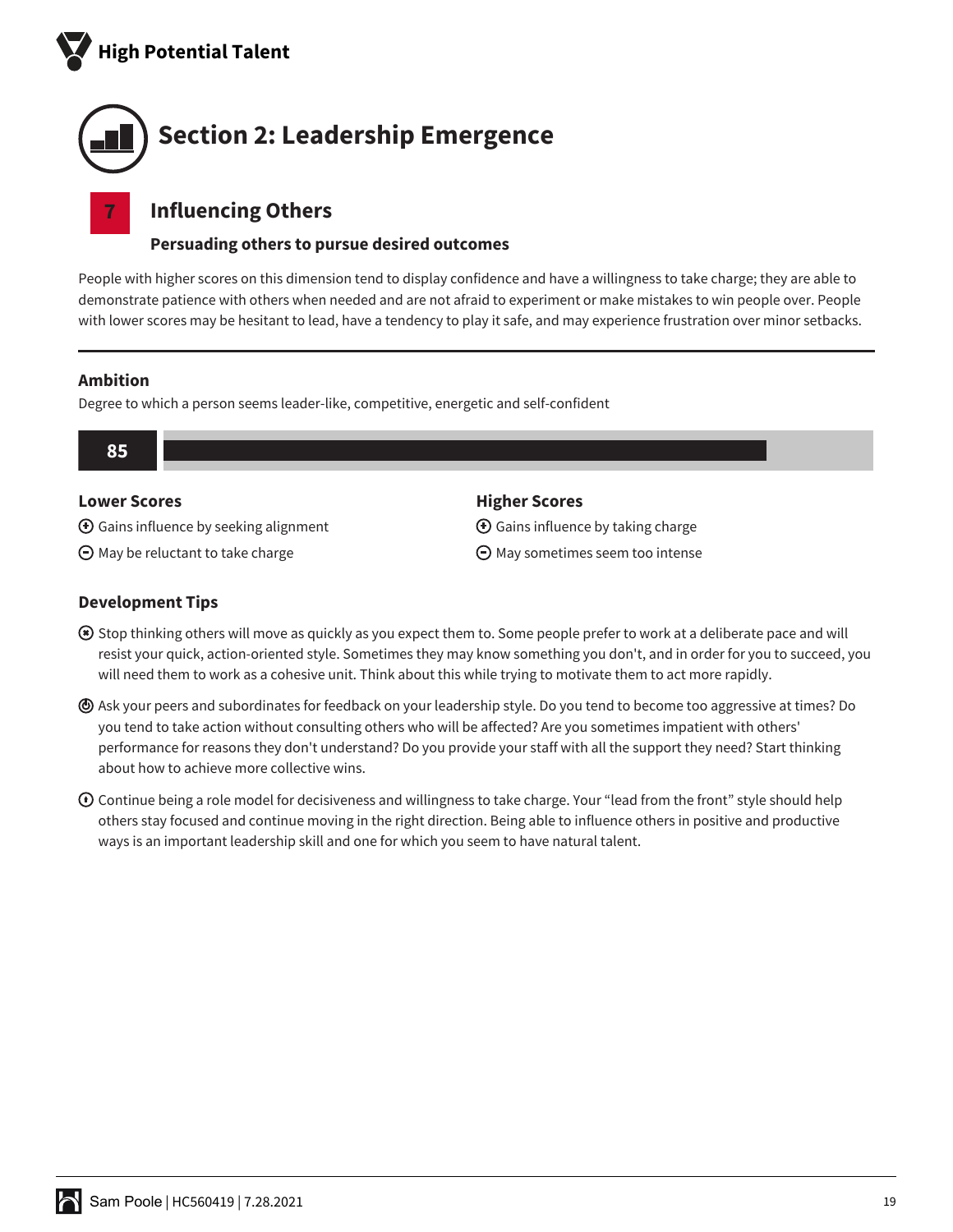



**Persuading others to pursue desired outcomes**

#### **Excitable**

Concerns the risk that initial passion for people and projects is displaced by frustration when setbacks or failures occur



 $\Theta$  Emotionally volatile; may over-react

 $\bigoplus$  Patient, calm, easy going

Lacks a sense of urgency

- You seem to be someone who is intense and works with a sense of urgency and who may become annoyed when people don't perform as you expect. When you become irritated with projects or people and feel like walking away, take a break, but finish what you have started. Otherwise, you risk developing a reputation for lacking persistence, which will limit your future influence.
- Try to become more aware of your emotions in real time, particularly, how you experience them, and how they are perceived by others. When you notice yourself becoming frustrated, impatient, or irritated, take a break (e.g., walk, get some tea, stretch). Doing this will give you time to process the emotion, and give you a fresh perspective when you return to the task at hand.
- $\odot$  Continue to pursue your projects at work with energy and intensity. When you are working at your best, you provide an excellent example of passionate commitment to bringing projects to completion. Others are likely to appreciate your passion and enthusiasm for your work, and no one will doubt your desire to finish projects in a timely way.

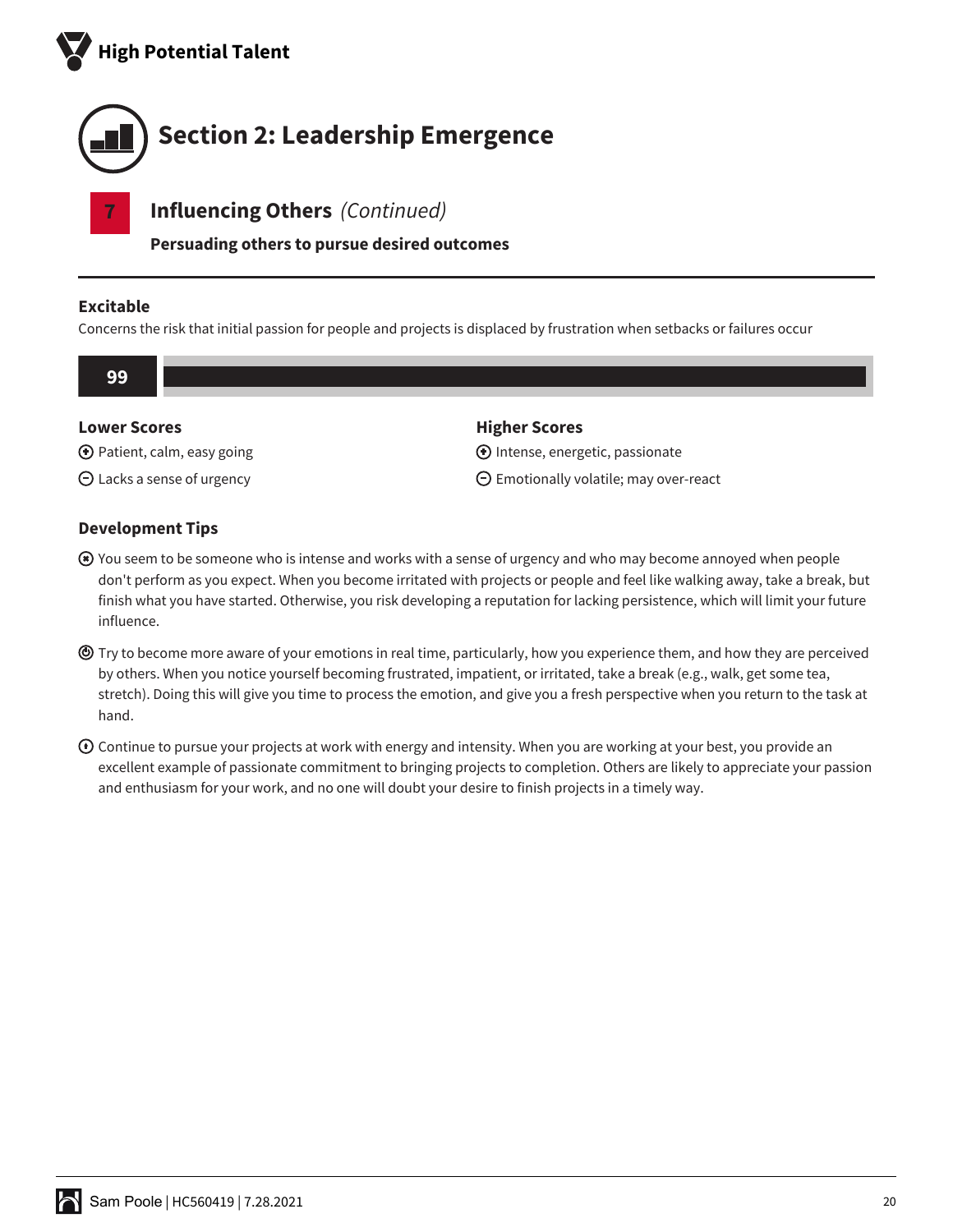



**Persuading others to pursue desired outcomes**

#### **Cautious**

The risk that caution may cross the line to excessive fear of mistakes and avoidance of criticism or failure

| <b>Lower Scores</b>                   | <b>Higher Scores</b>                  |  |
|---------------------------------------|---------------------------------------|--|
| $\bigoplus$ Willing to try new things | $\bigoplus$ Seldom make dumb mistakes |  |
| $\Theta$ May take unnecessary risks   | $\Theta$ Afraid of making mistakes    |  |

#### You may worry too much about making mistakes and being criticized for your errors. You may also tend to influence others toward overly-cautious decision making and behaviors. If so, this can limit innovation and stifle creativity, creating teams and organizations that are reluctant to move forward. Give your teams permission to point out when you are being overly cautious, listen to their message, and adjust your behavior accordingly.

- Look for opportunities to take calculated risks. Your natural carefulness may sometimes cause you to overlook potential opportunities. Although you rarely make careless mistakes, you may also sometimes seem risk-averse. Identify a topic area in which you would be comfortable taking on more risks and then make an effort to push yourself outside your comfort zone.
- $\odot$  Continue to make decisions carefully. Your natural tendency to minimize risk and avoid mistakes can save you and others from potentially negative business outcomes. At the same time, be sure to listen to others about opportunities you, your team, or organization might miss. This kind of flexibility will support your reputation as a sound decision maker.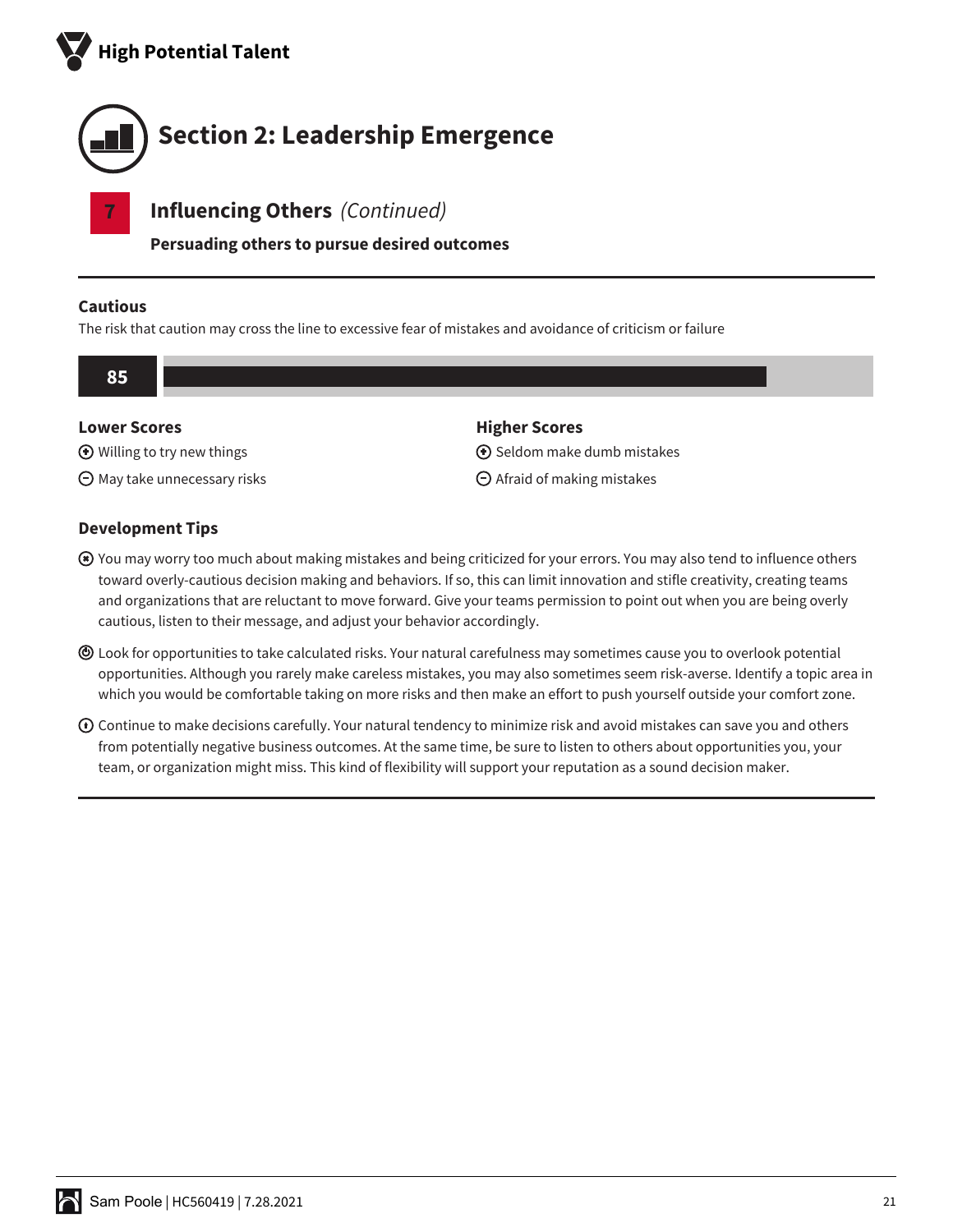



## **4 Building Connections**

#### **Creating strategic networks and relationships**

People with higher scores on this dimension tend to be seen as gregarious and socially skilled; they are good at expanding their networks and strategic relationships. People with lower scores tend to have smaller networks on which they rely for continued career success. Despite their talent, they may be disadvantaged by their lower profile.

#### **Sociability**

Degree to which a person seems socially energetic, extroverted and proactively communicative



#### **Lower Scores**

Focused, good listener

 $\Theta$  Remote, quiet, and retiring

#### **Higher Scores**

 $\bigoplus$  Outgoing and approachable

 $\Theta$  Distractible; may talk more than listen

- Understand that other people sometimes need private time and may not want to talk when you feel like it. When others are talking, be careful not to interrupt or talk over them, and avoid dominating social situations by letting others speak first, offering the floor to team members, and making sure everyone has a chance to speak in discussions.
- You seem to be a strong communicator; it would be helpful if you were also known as a good listener. Practice active listening and follow the 40-60 rule: speak 40% of the time and try to listen 60% of the time. In addition, because you have so many acquaintances in the business, make it a point to introduce your colleagues to your contacts around the organization either one-on-one or in the context of social gatherings.
- $\odot$  Others should see you as open, friendly, and approachable. You probably also have a wide network of connections inside the organization, and you can use these connections to put people together to solve their overlapping problems. In addition, you are probably a good resource for helping newcomers get established in the work group.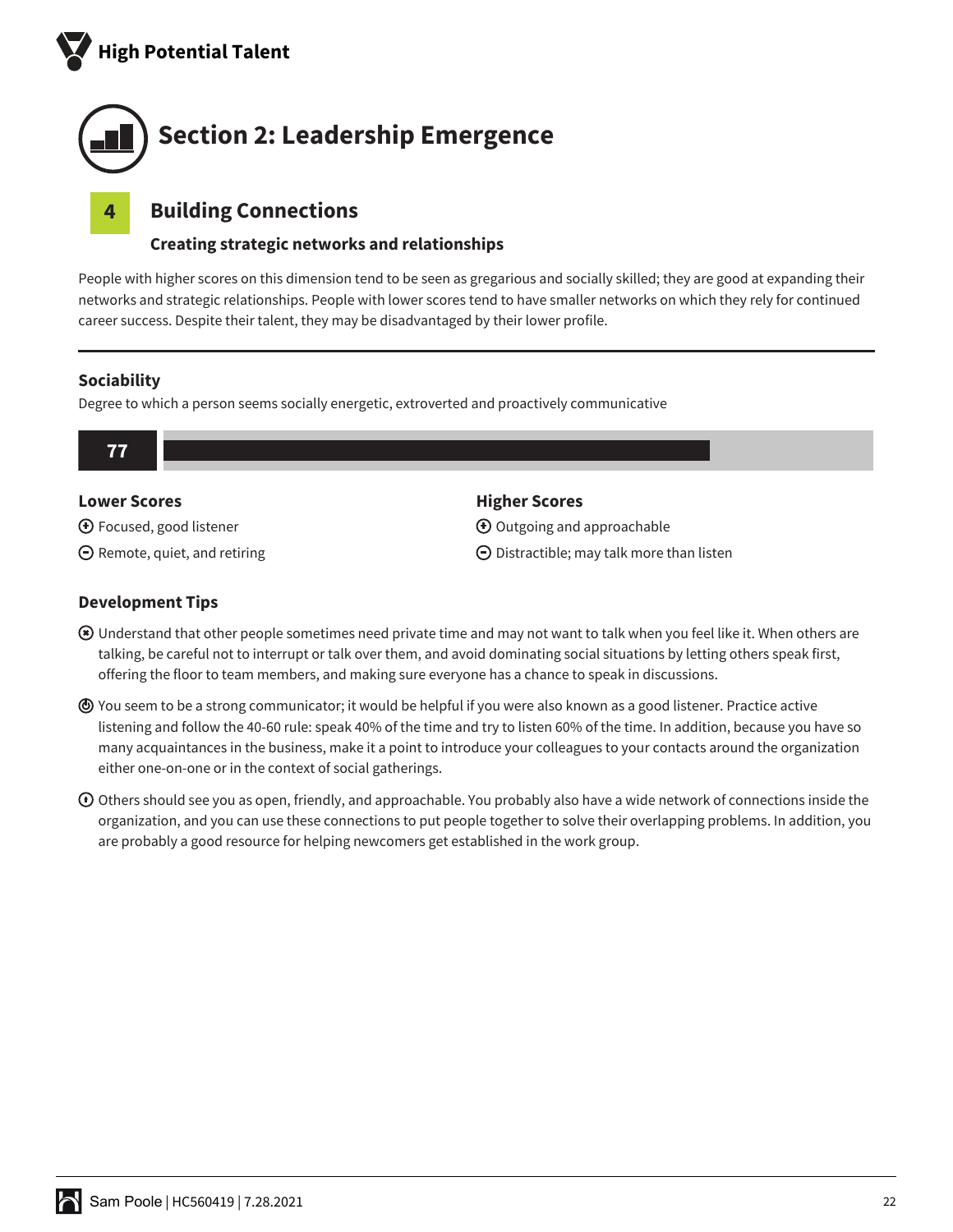



**Creating strategic networks and relationships**

#### **Reserved**

Concerns the risk that being tough and self-reliant comes across as aloof, remote and indifferent to others' feelings

| <b>Lower Scores</b>                 | <b>Higher Scores</b>                  |
|-------------------------------------|---------------------------------------|
| $\bigoplus$ Tactful and considerate | <b>I</b> Tough and resilient          |
| $\Theta$ Overly sensitive           | $\Theta$ Detached and uncommunicative |

- You are an unusually strong person, you are rarely bothered by criticism or bad news, and you probably take pride in your direct and plain spoken communication style. Few people are as resilient as you, however. Think before you speak because your frank and candid commentary may unintentionally upset or erode important relationships.
- When staffing and business demands change quickly, some members of your team will be stressed. Because you are so resilient, you may not to notice they are upset. Make it a point to ask about staff morale; when you find there are issues, be sure your staff knows you are available to discuss and, if possible, fix those issues.
- You seem to be someone who is not afraid of conflict and confrontations, and who is willing to challenge people who are not performing as they should. You also seem able to take stress and pressure without losing your focus. Your steadiness under pressure and willingness to hold people accountable for their performance are important leadership attributes, especially during periods of confusion and rapid change.

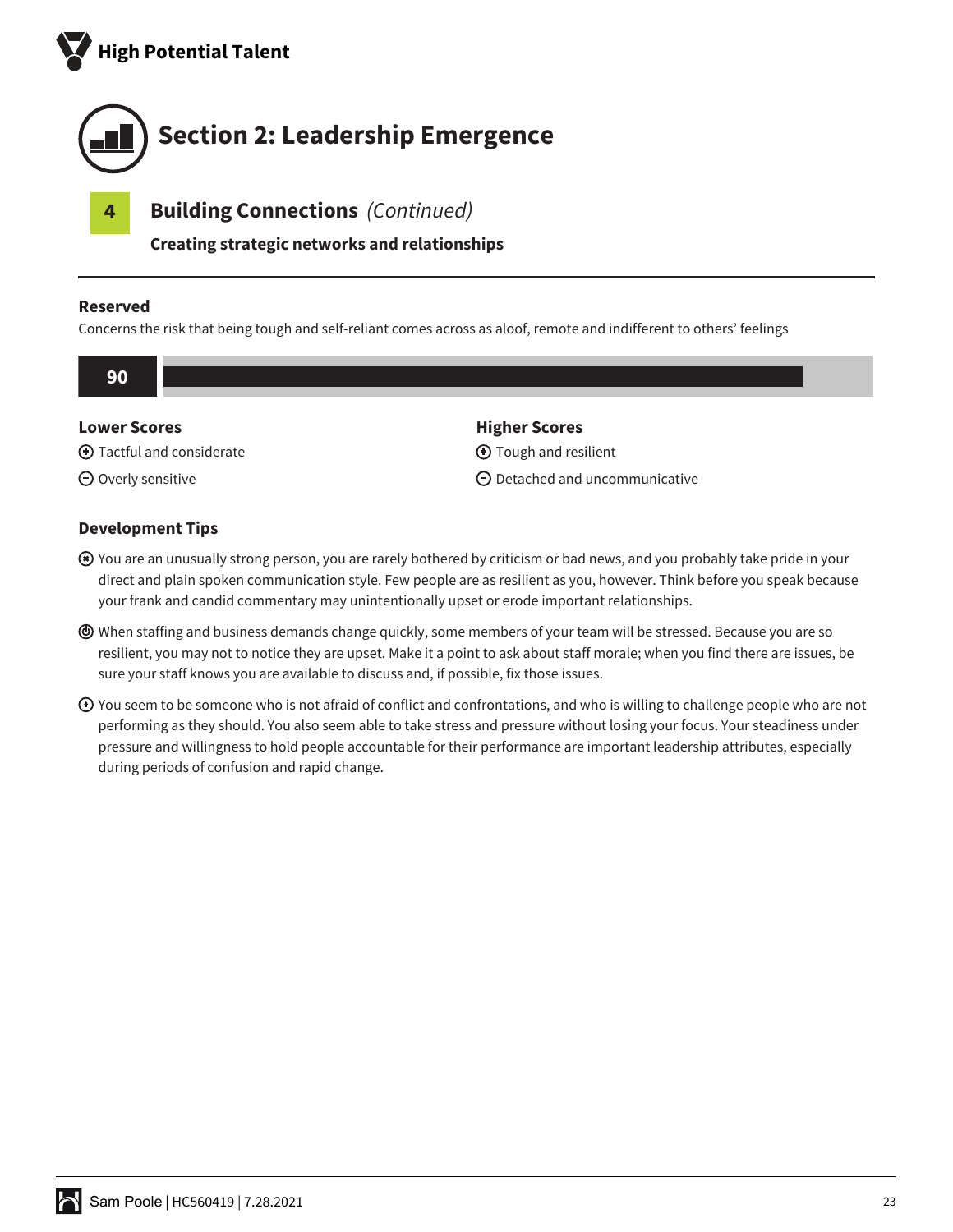



**Creating strategic networks and relationships**

#### **Affiliation**

Seeking opportunities to build social networks and collaborate with people.



#### **Lower Scores**

Values independence

 $\Theta$  May lack interest in expanding networks

#### **Development Tips**

- Stop assuming that others find meetings and conversations as useful as you do. You enjoy building relationships and connecting with other people, whereas some people may prefer to spend more time focusing and working alone. Monitor others' preferences in this regard, especially if you have direct reports, and determine how much of your time they may actually need.
- Start evaluating how you spend your time and whether you should schedule meetings when a more independent approach to problem solving might better serve the organization's goals. Ask your colleagues for feedback regarding the time they spend in meetings and the degree to which the interactions, although enjoyable, are the most efficient approach to achieving results.
- $\odot$  Continue to build a network of relationships inside and outside of your organization. Your wide range of contacts serve as a very useful way to promote better and more effective communication in the workplace. By facilitating connections between people, you also build the cohesion, trust, and engagement that helps stabilize the entire operation.



#### **Higher Scores**

Values relationships

 $\Theta$  May have difficulty working alone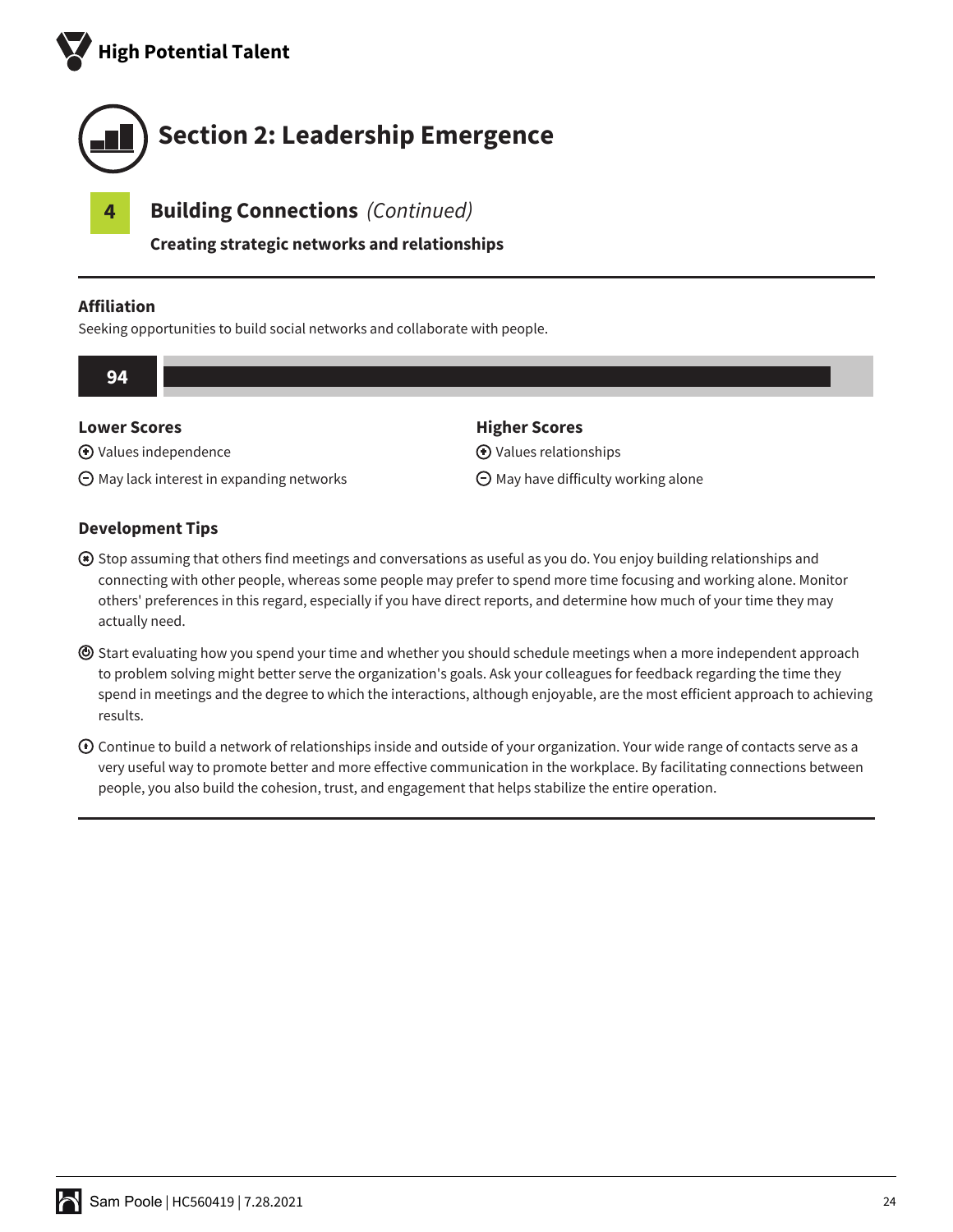



#### **3 Leading the Business**

#### **Achieving critical business outcomes**

People with higher scores on this dimension tend to be action-oriented, competitive, and focused on business results. They have high standards and push others toward desired outcomes. People with lower scores may be less assertive, less able to sell their ideas to others, and/or have less interest in steering the business agenda.

#### **Ambition**

Degree to which a person seems leader-like, competitive, energetic and self-confident



#### **Lower Scores**

Pursues realistic, well-defined goals

 $\Theta$  Stays within comfort zone

#### **Higher Scores**

 $\bigodot$  Pursues aggressive business targets

 $\Theta$  May compete with or intimidate team members

- Stop thinking everyone will be as intense, competitive, and results oriented as you. Your determination to achieve results is admirable and important, but you should be careful not to intimidate or undervalue colleagues and direct reports who don't meet your standards of productivity. Rather than being annoyed, try to leverage each team member's unique strengths by providing them with stretch assignments.
- $\odot$  Start spending time with your team discussing what interests and motivates them; be sure to ask them about the times they felt most engaged in their work. Try to identify the common themes that connect their interests with your vision for the team, and then make these common interests a unifying factor as you go forward.
- $\odot$  Continue to take the initiative when appropriate, usually by identifying challenging goals whose accomplishment will benefit the business. Check in with your team to make sure they support your critical objectives and that they are able to keep up with related demands. Although you should continue to push the team, make sure the goals you set are attainable.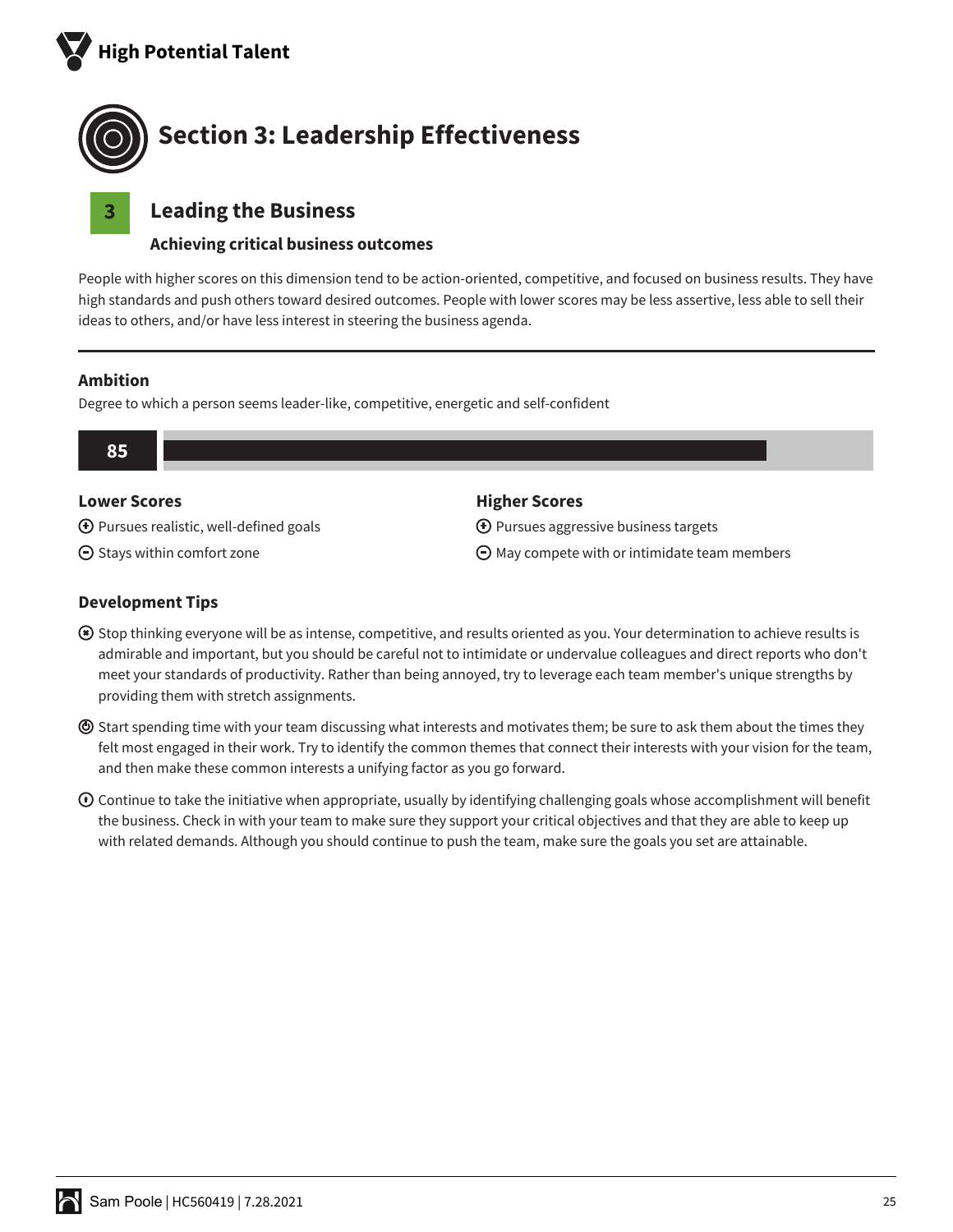



**Achieving critical business outcomes**

#### **Power**

A desire to succeed, have influence, attain status, make a difference and outperform one's competition



Tends to respect established procedures

 $\Theta$  May be satisfied with the status quo

Wants to win and beat the competition

 $\Theta$  Emphasizes winning over all else

- You have a strong bias toward taking action and getting results. Be sure to resist the temptation to make decisions and move on without seeking input and buy-in from your key colleagues. They are more likely to support your decisions and be engaged in their implementation if they participate in the process and influence the outcome.
- When problems arise in the business, think about making the decisions collaboratively in order to build alignment and leverage your team members' expertise. Foster open discussion around these issues so others have some influence over the aligned direction. Be sure to delegate control when possible in order to get the best outcome. Foster the team's development by encouraging members to adopt roles that challenge their natural inclinations.
- $\odot$  Your desire to win and your results-focused leadership style should drive your reputation for being a person with high standards who strives to be the best at what you do. The bottom line in business is to outperform the competition, and that only happens when people make high performance a conscious goal.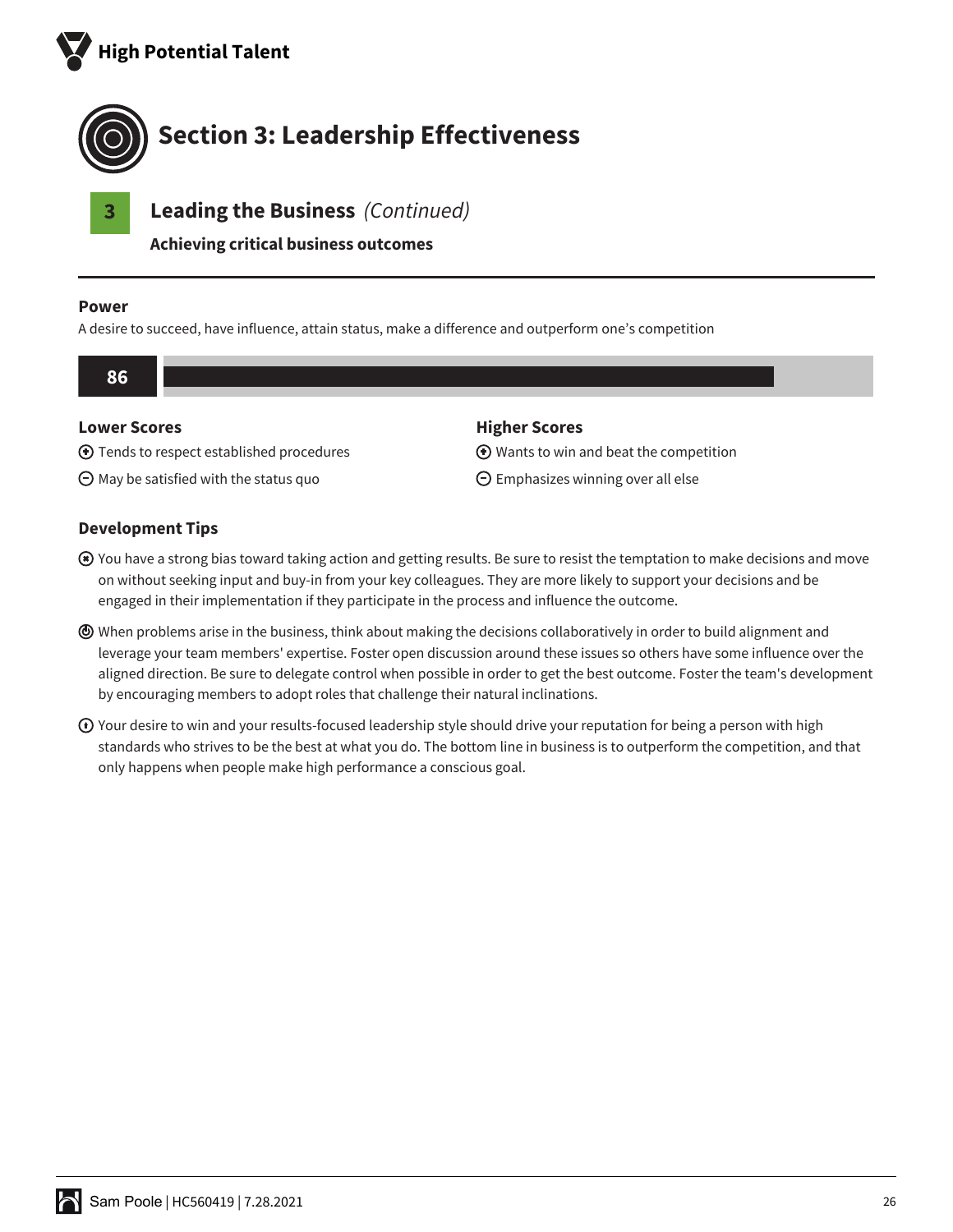



**Achieving critical business outcomes**

#### **Commerce**

Concerns interest in money, profits, investment, and business opportunities



**Higher Scores**

Values financial success

 $\Theta$  Values materialistic goals above all else

#### **Lower Scores**

- Values non-materialistic goals and outcomes
- $\Theta$  Relatively unconcerned with the bottom line

- Don't assume that others are as motivated by financial gain as you are; some people, for example, may be more interested in having their work recognized than they are interested in raises and bonuses. Financial goals are critical to leading a business and focusing on them is appropriate, but a number is not a vision or strategy; it is a good idea to communicate organizational goals in both financial and in strategic or visionary terms.
- Think about whether you prioritize the business's financial outcomes over building your team, developing talent, and ensuring employee alignment and engagement. Research shows that these "soft" topics are critical to sustained successful financial performance. When you discuss your decisions and proposals, outline the financial as well as non-financial considerations and consequences of your intended actions.
- $\odot$  Continue to focus on creating bottom-line value and making decisions based on their implications for financial impact. You tend to use quantitative measures as the key scorecard for success. Find ways to teach others how to communicate the value of their work outcomes in terms that illustrate their contribution to revenue and profit.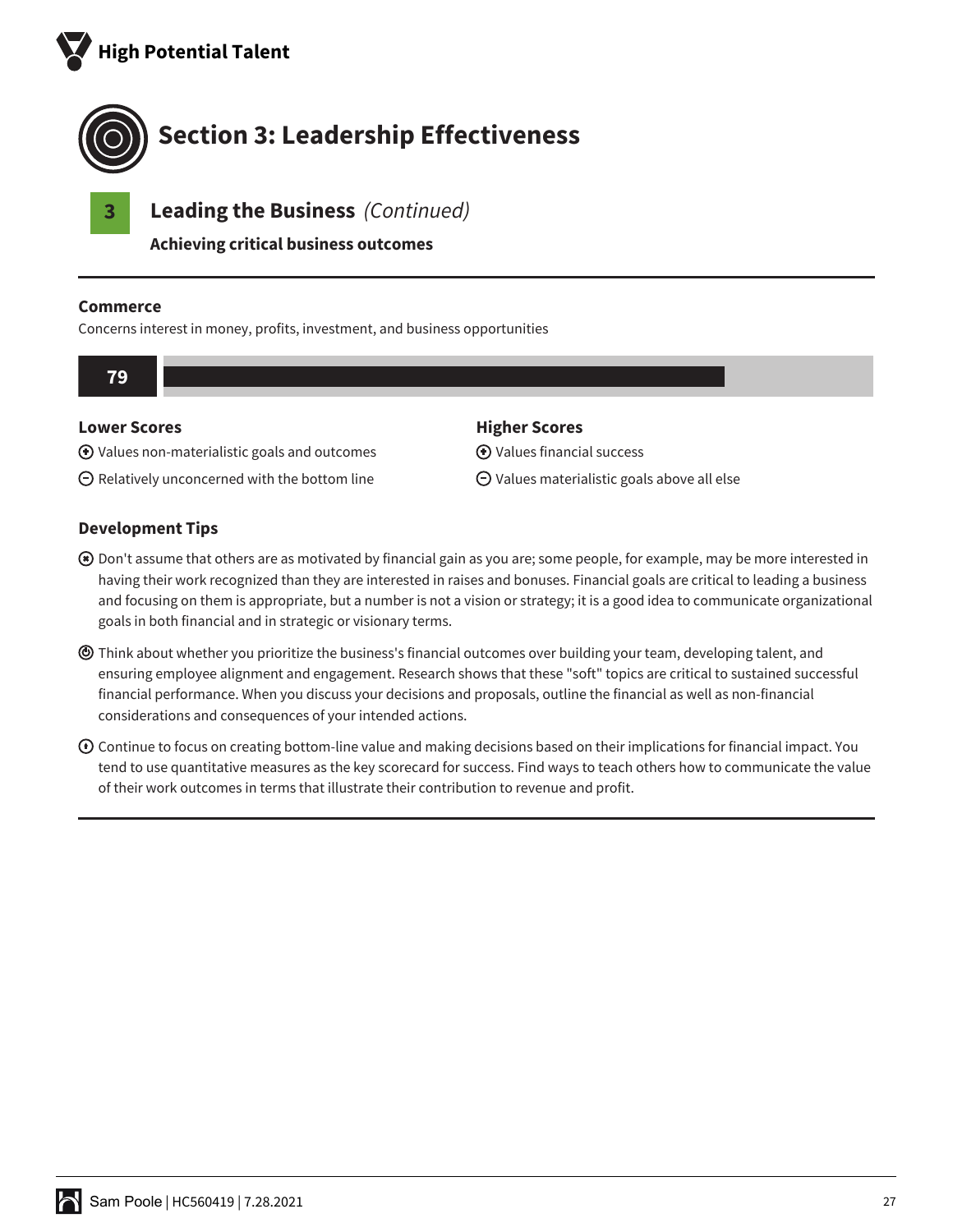



#### **5 Managing Resources**

#### **Securing, optimizing, and deploying key assets**

People with higher scores on this dimension plan ahead, seem comfortable with calculated risks, and take decisive action to secure and allocate resources. They create necessary structure but will make changes based on performance data. People with lower scores may resist planning, struggle to forecast resource needs effectively, and seem reluctant to change when standard methods don't yield desired results.

#### **Prudence**

The degree to which a person is conscientious, conforming and dependable



#### **Lower Scores**

Adaptable, comfortable with ambiguity

 $\Theta$  Disorganized; may lack interest in planning

#### **Higher Scores**

 $\bigoplus$  Organized, strong planning skills

 $\Theta$  May struggle with changes to the plan

- Even the best plans sometimes have to be changed. Avoid sticking to a plan past the point where it is useful just because it is your plan. Also remember that there are often exceptions to useful rules, especially when circumstances change unexpectedly. Practice more flexibility for special cases.
- Periodically review your plan for acquiring and expending resources to see if reallocation is needed. Then make it a point to review your resource plan periodically and put it on your calendar. Check with your team to see how work is progressing and compare the results with the current plan. As you do this, be prepared to learn that the resource plan will likely need some realignment.
- $\odot$  Your ability to plan your work, stay with your plan, and forecast your needs for resources are important career assets. Others will appreciate the way you conserve and then expend resources in an orderly manner. Your team will also appreciate being able to anticipate your demands and requirements; your planning helps make you more predictable.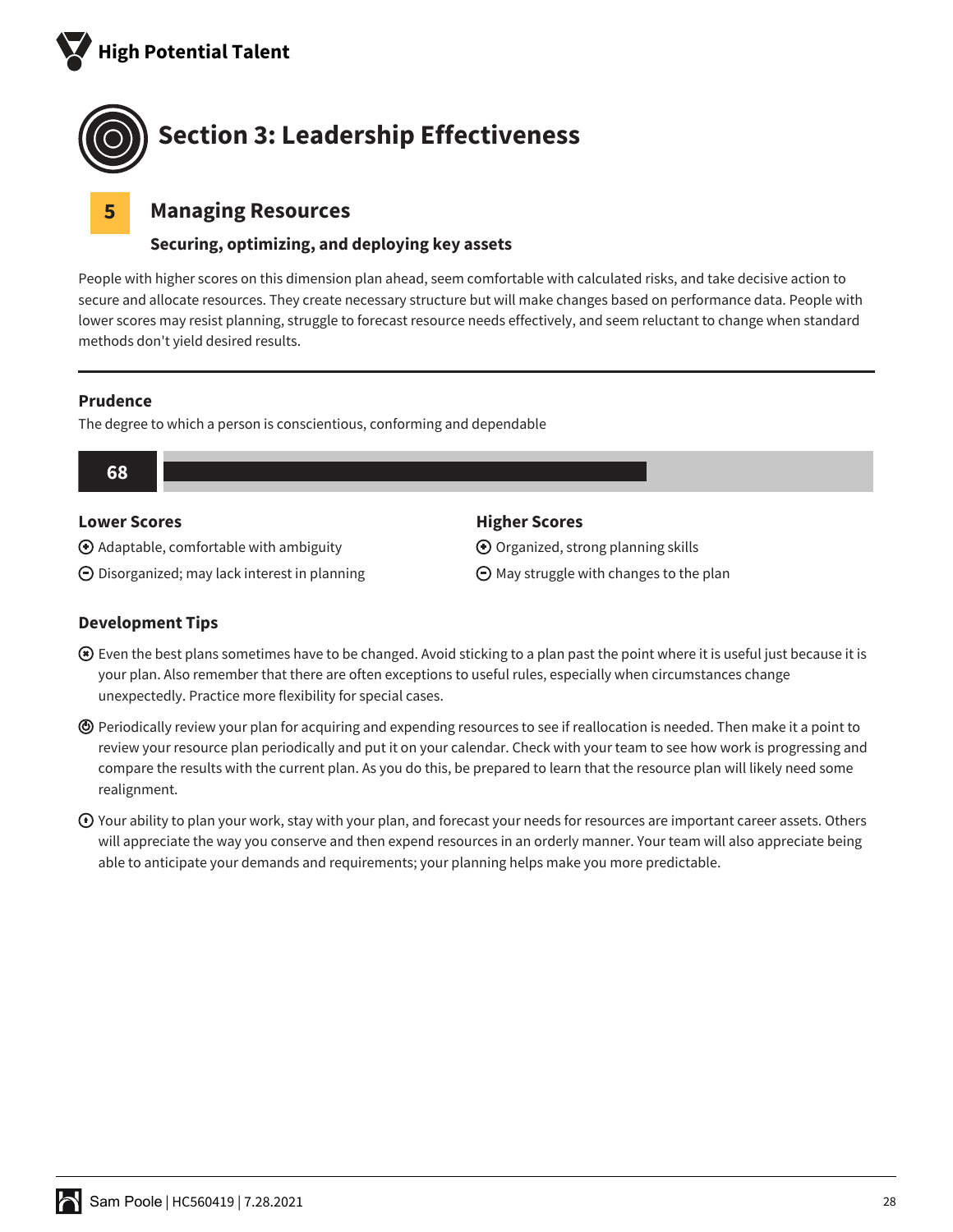



**5 Managing Resources** *(Continued)*

**Securing, optimizing, and deploying key assets**

#### **Mischievous**

Concerns the risk that excitement-seeking behaviors also imply careless risk-taking or reckless decision-making



Transparent, respects boundaries

 $\Theta$  Overly conservative or objective

Charming, persuasive, charismatic

 $\Theta$  May be impulsive and take ill-advised risks

- It is important, when making decisions about how to acquire or allocate resources, not to be seen as cautious and/or risk avoidant. No one likes to make obvious mistakes, but in order to take advantage of unexpected opportunities, it is often necessary to take a chance and interpret guidelines flexibly. It is sometimes useful to take a risk.
- Create a reputation for being able to respond quickly to emerging opportunities. It is useful to be seen as someone who will take reasonable chances on new projects and people. Identify someone in your organization who is both fun and successful. Take that person as a model for how to build relationships, identify resources, and find new talent for the team. Identify skills you can emulate, and then take specific actions to support your development in this area.
- $\odot$  You seem like a steady, controlled person who makes responsible decisions and pays attention to rules and guidelines. You seem likely to think through the consequences of decisions about resources, to learn from experience, and rarely to promise more than you can deliver. Others will see you as dependable, trustworthy, transparent, and consistent.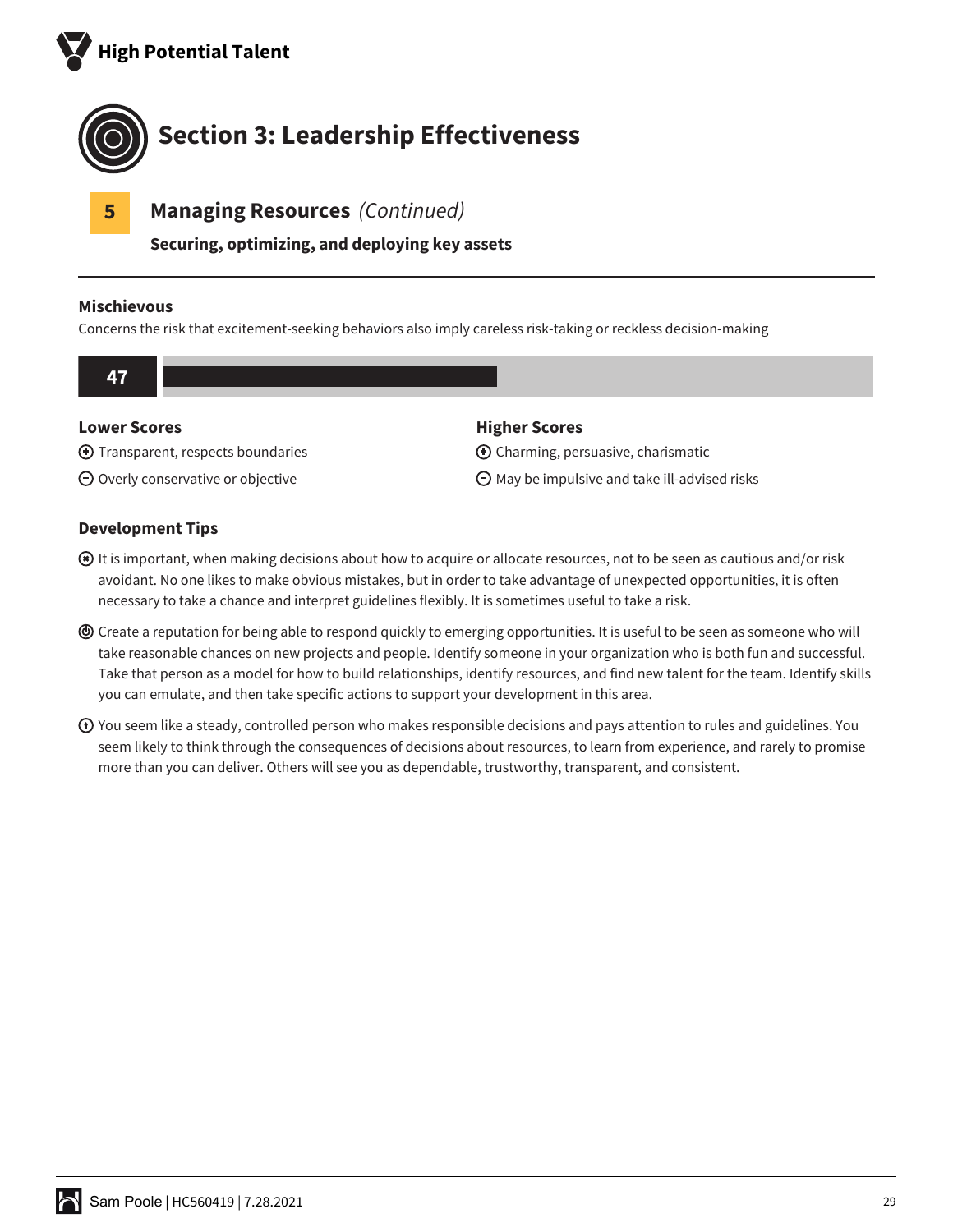



**5 Managing Resources** *(Continued)*

**Securing, optimizing, and deploying key assets**

#### **Science**

Measures interest in knowledge, research, technology, and data



#### **Lower Scores**

 $\bigoplus$  Prefers fast and intuitive decision making

 $\Theta$  Intuitions can be wrong

#### **Higher Scores**

Prefers data-based decision-making

 $\Theta$  May put off making decisions while gathering more data

- Be careful to avoid paralysis by analysis. When decisions need to be made, don't get distracted by searching for more information, especially if a quick judgment call would be sufficient. Although bad decisions should be avoided, there is often a tradeoff between speed and accuracy. Resist the temptation to revisit decisions you have already made.
- Find ways to turn your natural comfort with and interest in technology into a competitive advantage for your team. Consider activities that could be made more efficient or effective by applying technology, and devise a technology plan for your group. Work with your IT team to find ways to aggregate data for decision making or to identify critical business trends.
- Your tendency to review the available evidence before making decisions will lead to better outcomes. Others will appreciate your reliance on rational analysis rather than emotional arguments because this makes your decision making more transparent and predictable. Some will also appreciate your willingness to use data to challenge the status quo.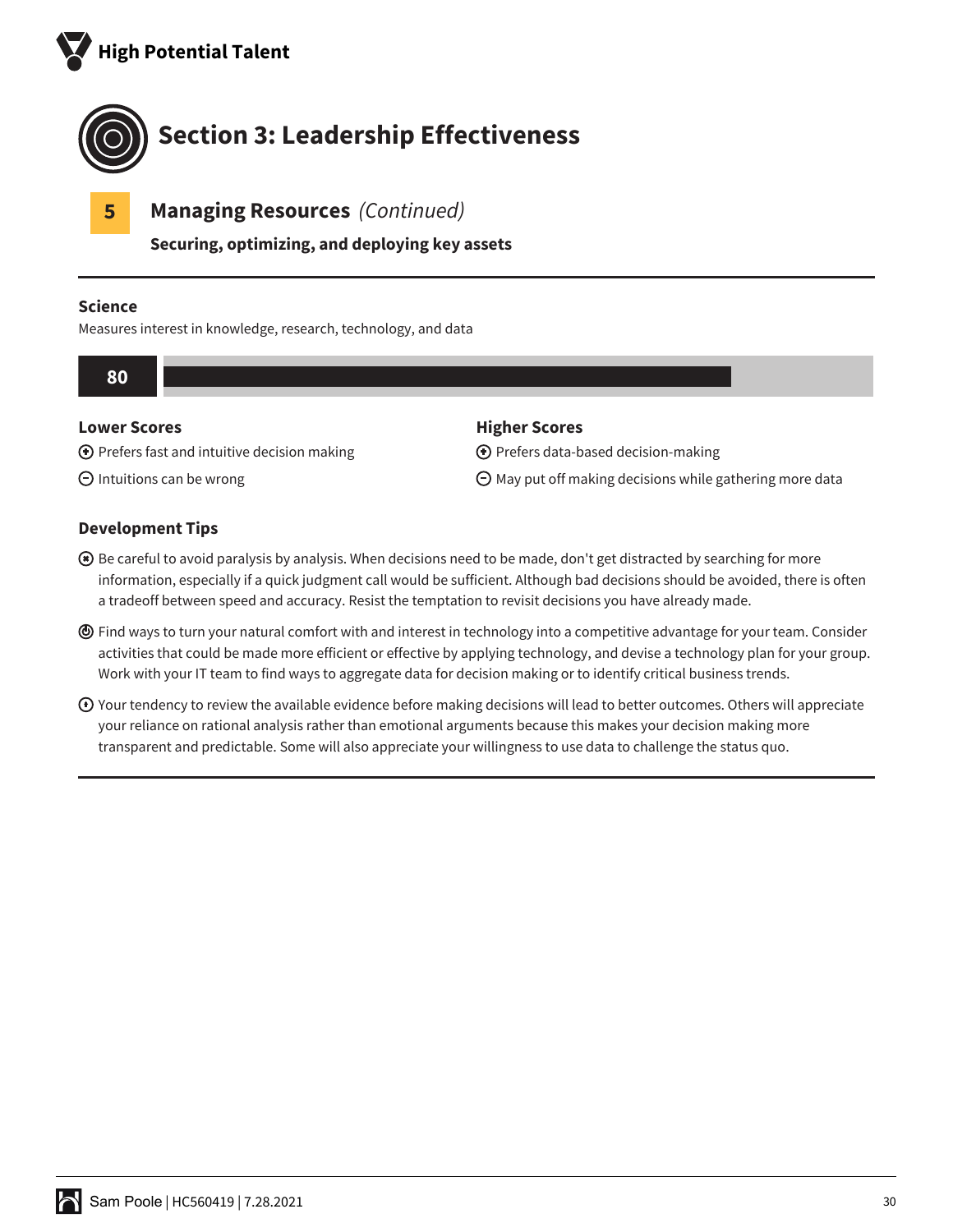



#### **9 Leading People**

#### **Motivating others to pursue shared goals**

People with higher scores on this dimension seem tolerant, patient, and insightful, but also able to drive accountability. They build high-performing teams, inspire commitment, and get results. People with lower scores may seem brusque, independent, and intimidating; they are personally hard working, but may struggle to motivate others to pursue shared goals.

#### **Interpersonal Sensitivity**

Concerns the degree to which a person seems socially perceptive, tactful and sensitive to others' needs



#### **Lower Scores**

- Candid; straightforward communicator
- $\Theta$  May seem abrupt and insensitive

#### **Higher Scores**

Likeable and patient

 $\Theta$  May be uncomfortable delivering tough feedback

- Be aware that you may tend to avoid difficult conversations with people who are not performing well. Although it is tempting to focus on providing people with positive feedback, the only way they can improve their performance is to pay attention to their weaknesses. When leaders fail to confront non-performers, others notice and may dial back their own performance.
- Most people see you as pleasant, thoughtful, and perceptive. As a result, some people may think you lack resolve (i.e., you won't hold them accountable for their job duties). In the context of being consistently considerate, make sure that people understand that, when it comes to job performance, you think people should live up to their responsibilities.
- $\odot$  Your communication style encourages others to trust and confide in you; this is especially helpful when coaching direct reports and developing and maintaining cross-functional relationships. People appreciate the diplomatic and tactful way you provide supportive but balanced feedback regarding their performance issues.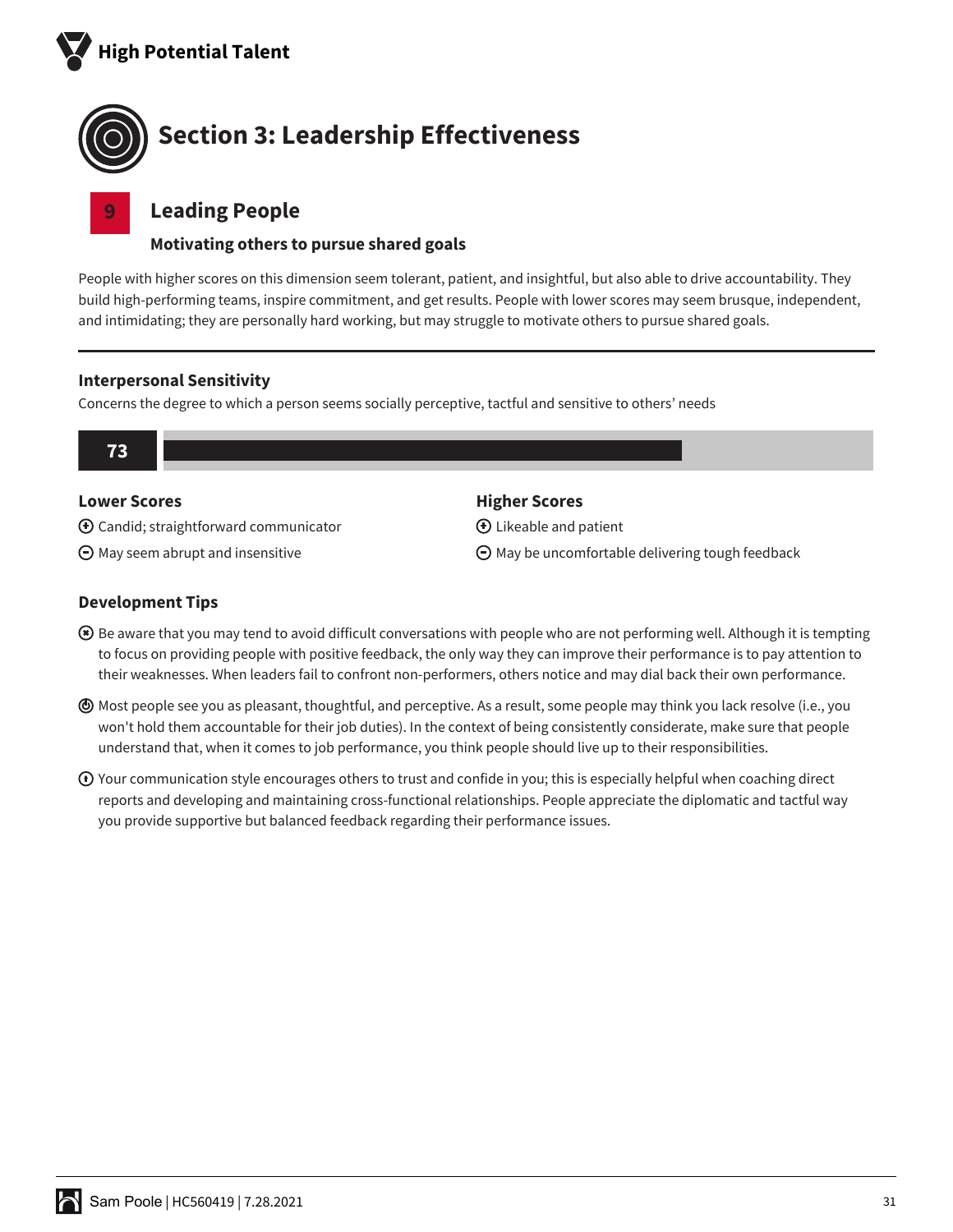



**9 Leading People** *(Continued)*

**Motivating others to pursue shared goals**

#### **Excitable**

Concerns the risk that initial passion for people and projects is displaced by frustration when setbacks or failures occur



Calm, stable, and consistent

 $\Theta$  May lack a sense of urgency

Passionate, engaged, and intense

 $\Theta$  Volatile and unpredictable

- Stop allowing yourself to become visibly frustrated or discouraged with projects and/or people. Allow yourself to take a break and create temporary distance from the person or problem, but make it a habit to return and finish what you have started. Otherwise, you run the risk of developing a reputation for lacking persistence or abandoning others during stressful times.
- Start identifying the situational factors that tend to trigger strong emotional responses for you. Write down several recent examples of times you expressed frustration at an inappropriate level. Determine what those occasions have in common to help you anticipate the next time you may be susceptible to the emergence of negative emotional reactions. Prepare strategies in advance that you can use to counteract each trigger in real time.
- $\odot$  Continue to channel your passion in ways that inspire your team to match your level of energy and commitment. However, be aware of the tendency for your initial enthusiasm to be rapidly displaced by disappointment when you encounter setbacks. Strive to remain positive through difficult times and monitor your tendency to over-react to setbacks and issues.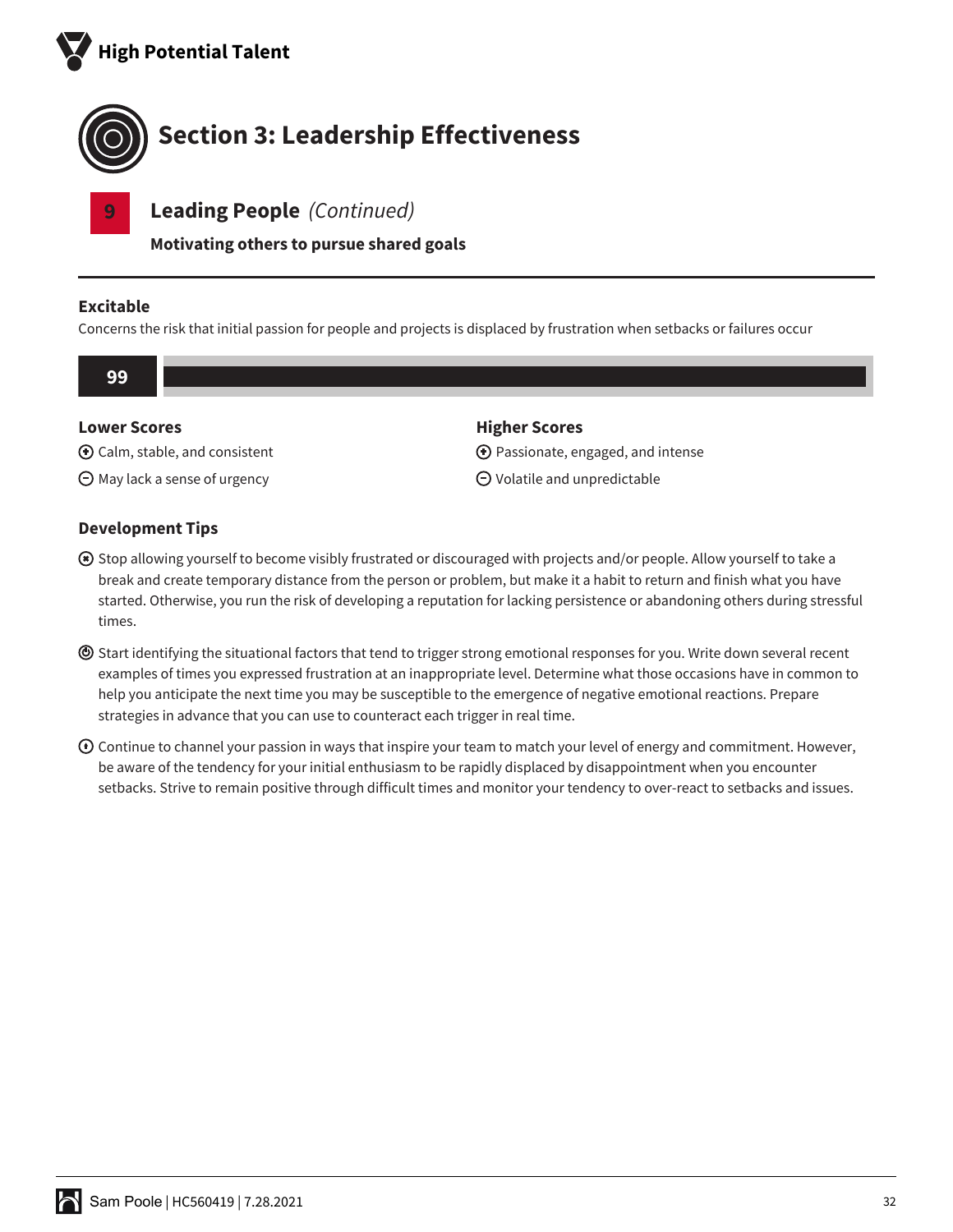



**9 Leading People** *(Continued)*

**Motivating others to pursue shared goals**

#### **Skeptical**

Concerns being alert for signs of threat or wrongdoing and, when detected, becoming negative, vindictive and unforgiving

| 99                     |                                                     |
|------------------------|-----------------------------------------------------|
| <b>Lower Scores</b>    | <b>Higher Scores</b>                                |
| ⊙ Trusting, optimistic | $\bigoplus$ Pays close attention to others' motives |

 $\Theta$  May be cynical, mistrusting, or fault finding

 $\Theta$  Takes others at face value

- Stop looking for the worst in others or trying to "catch" them doing something wrong. Your tendency to see the worst-casescenario under stress prevents those around you from taking risks and admitting to honest mistakes, damaging your ability to build trusting relationships. Instead, make an effort to try to catch others doing the right thing. Make a concerted effort to praise others' and their accomplishments.
- Start giving others the benefit of the doubt versus assuming the worst. Your skeptical nature indicates you are more likely to point out what could go wrong rather that what may go right, particularly when under stress. Practice considering more positive alternate explanations for situations with which you are unhappy. When feelings of mistrust arise, consult with others to determine if you may be assuming malicious intentions where none exist.
- $\odot$  Continue thinking critically about others' intentions when evaluating whether you can trust their words. Your shrewd, discerning nature allows you to be insightful about others' motives and agendas. However, this tendency may cause others to view you as negative, mistrusting, and possibly argumentative. Do not allow your circle of trust to become too narrow or insular, which can create perceptions of favoritism on your team and/or degrade the quality of information you have to make important decisions.

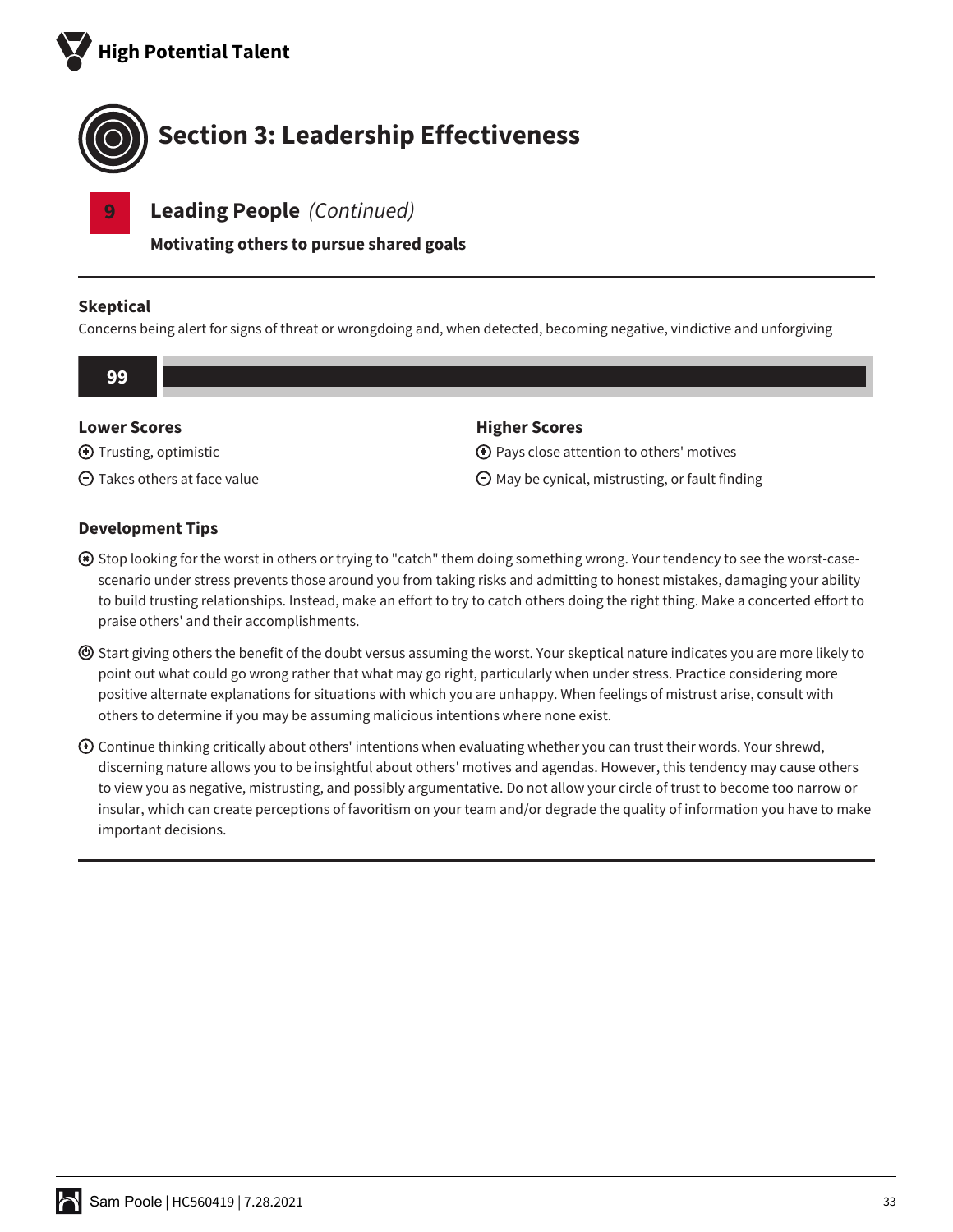

# **Development Planning**

An Individual Development Plan (IDP) is important for keeping you and others involved in and accountable for your professional development. Below is an IDP template; the objective is to help you and those championing your professional growth concentrate on the areas that will deliver the greatest developmental impact. After reflecting on your assessment results, we recommend that you commit yourself to two or three actionable development objectives. Below are some guidelines to help focus your efforts:

- Focusing on average or low (orange/red) scores will have the biggest payoff if you execute on your commitments.
- If you have mostly strong (green/yellow) scores, you may want to focus on new ways to leverage your strengths, or how to prevent overuse of your strengths. Remember, higher scores are not necessarily better in all situations.
- If you have mostly average or low (orange/red) scores, we recommend narrowing your focus to one or two key areas.
- Before you outline your objectives, review your development tips for your lowest scores and use them in defining your development commitments and actions.

*The most critical task is to ensure that the actions you list are specific and easily observable by others.*

# **Sample Development Commitment**

| Name:       | Role:           | <b>Coach/Mentor:</b> |
|-------------|-----------------|----------------------|
| Jane Sample | <b>VP Sales</b> | John Sample          |

#### **Development Commitment 1:**

| <b>Actions</b>                                                                                                     | <b>Timeline</b>               |
|--------------------------------------------------------------------------------------------------------------------|-------------------------------|
| 1. Discern the top 3 areas where I should be spending my time                                                      | $1.$ June $1$                 |
| 2. Take inventory how I spent my time over the past month<br>3. Delegate any non-essential work activities to team | 2. June 1<br>3. June 15       |
| 4. Hold weekly accountability meetings                                                                             | 4.0ngoing                     |
| <b>How to Measure Success</b>                                                                                      | <b>Support/ Resources</b>     |
| Measurable progress in each of my 3 focus areas (will solicit feedback from my manager<br>about progress)          | My team members<br>My manager |
| Team reports they are receiving more and bigger delegations<br>Delegations are completed accurately and on time    |                               |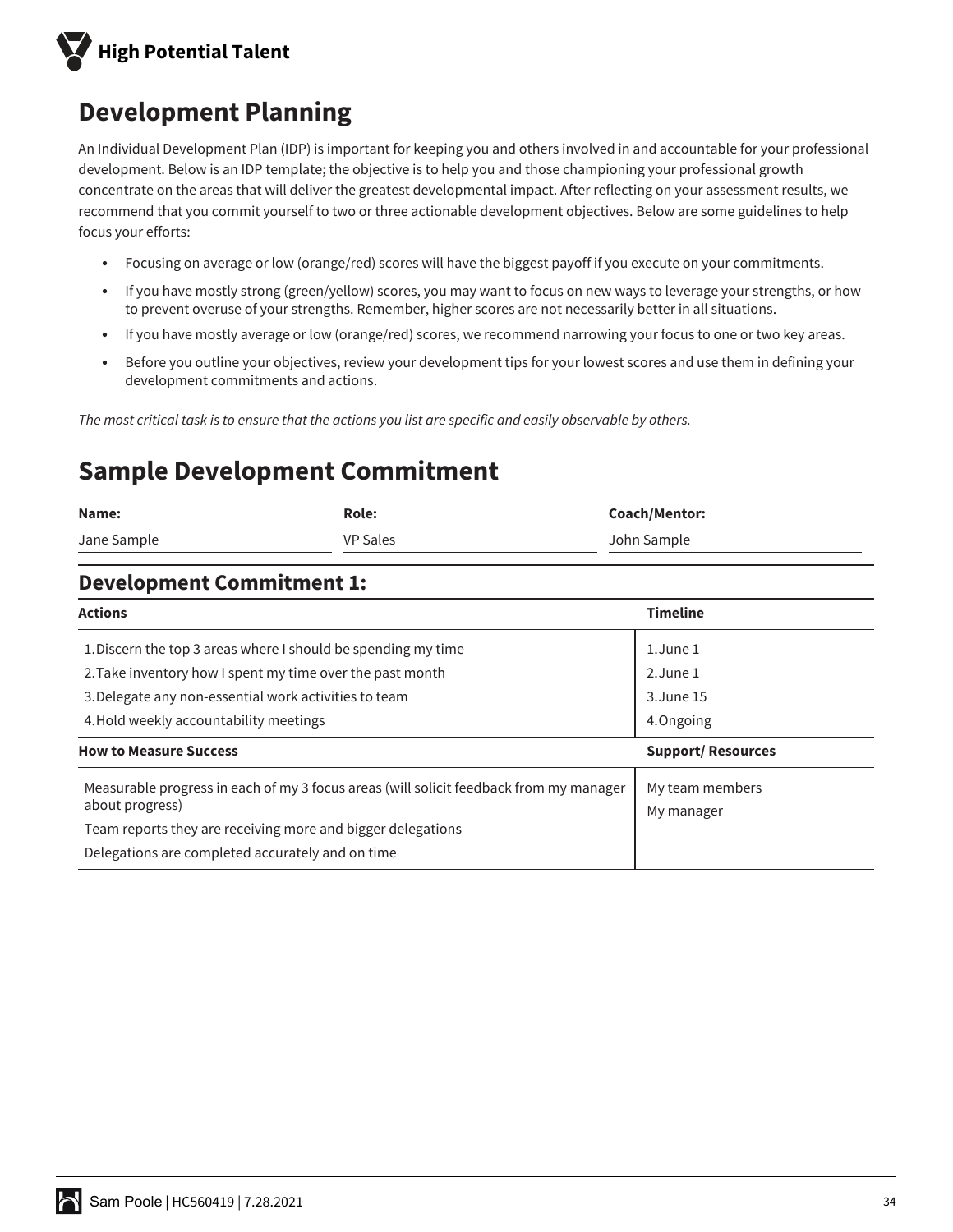

# **My Individual Development Plan**

| Name:                            | <b>Role:</b> | Coach/Mentor: |                          |  |
|----------------------------------|--------------|---------------|--------------------------|--|
|                                  |              |               |                          |  |
| <b>Development Commitment 1:</b> |              |               |                          |  |
| <b>Actions</b>                   |              |               | <b>Timeline</b>          |  |
|                                  |              |               |                          |  |
|                                  |              |               |                          |  |
|                                  |              |               |                          |  |
| <b>How to Measure Success</b>    |              |               | <b>Support/Resources</b> |  |
|                                  |              |               |                          |  |
|                                  |              |               |                          |  |
|                                  |              |               |                          |  |
|                                  |              |               |                          |  |

# **Development Commitment 2:**

| <b>Actions</b>                | <b>Timeline</b>          |  |
|-------------------------------|--------------------------|--|
|                               |                          |  |
|                               |                          |  |
|                               |                          |  |
|                               |                          |  |
|                               |                          |  |
| <b>How to Measure Success</b> | <b>Support/Resources</b> |  |
|                               |                          |  |
|                               |                          |  |
|                               |                          |  |
|                               |                          |  |